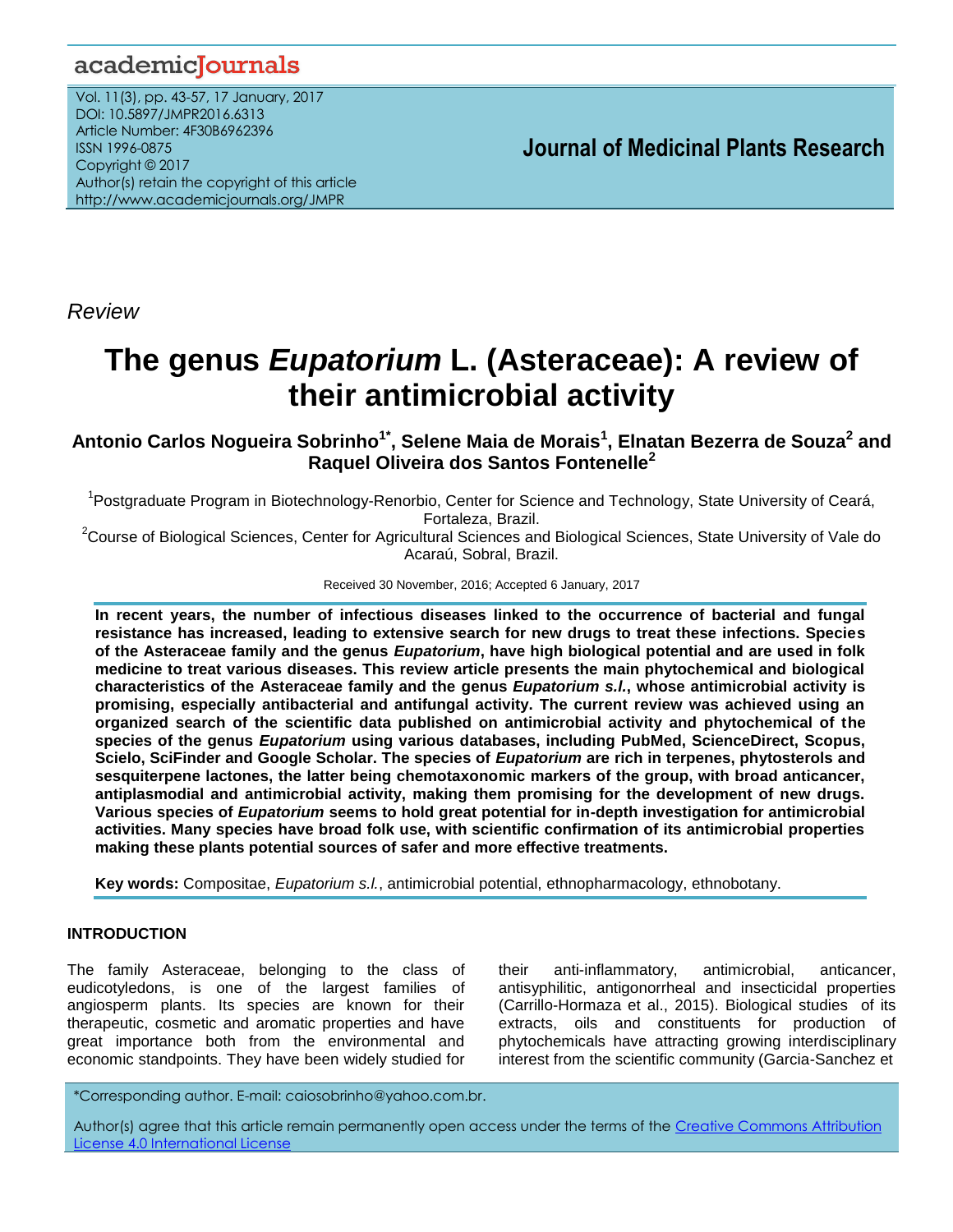#### al., 2011; Yang et al., 2004; Souza et al., 2007).

Among several genera of Asteraceae studied, *Eupatorium* L. *sensu lato* stands out. Numerous studies of its species have been performed and the majority showed the presence of terpenes, phytosterols and sesquiterpene lactones (Liu et al., 2015), the latter identified as promising sources for development of new drugs due to the antimicrobial, anticancer and antiplasmodial action (Albuquerque et al., 2010; Lang et al., 2002).

In a broader context, ethnobotanical and ethnopharmacological studies are very useful for investigation of new bioactive plant sources (Silambarasan and Ayyanar, 2015). Many traditional indigenous communities have longstanding contact with plant species having medicinal properties, with information being transmitted from generation to generation. This information is useful to the scientific community in studies of natural resources, as occurred in studies of *Eupatorium s.l.* (Silva et al., 2012; Paredes-Flores et al., 2007).

Chemical compounds with biological activity isolated from plants and used by the population through extracts are promising sources to prospect for new antimicrobial drugs. These substances may also act synergistically with other drugs, potentially improving the antibiotic action (Al-Fatimi et al., 2007). However, it is necessary to establish whether the traditional use of plants for the treatment of infectious diseases is supported by pharmacological action or merely based on folklore (Pessini et al., 2003).

One obstacle to the treatment of bacterial infections is the phenomena of resistance to antibacterial drugs, caused by the selection of resistant bacteria from exposure to chemotherapeutic agents, causing transfer of resistant gene fragments between bacterial strains and clonal spread of resistant strains among hospitalized patients (Spellberg et al., 2013). The exposure of antimicrobial compound can increase bacterial resistance also by selecting for mutation in genes that help microbes detoxify antibiotics. As for antibiotics, inadequate knowledge of the pharmacokinetic and pharmacodynamic properties, in addition to factors inherent to the patient, such as immune status and non-adherence to treatment, affect the efficiency of chemotherapy against pathogenic bacteria (Muller et al., 2015; Udy et al., 2013).

The use of natural extracts in the treatment of infectious diseases is promising, but studies on antimicrobial activity of different plant extracts should be expanded, including analysis of essential oils and their constituents in order to maximize the effect studied and to discover which chemical compound plays the main role in antimicrobial action (Danielli et al., 2013). In relation to antifungal drugs, natural products are widelyused and the results are promising (Cragg and Newman, 2013). Due to the resistance of many pathogenic microorganisms, the search for new antimicrobial agents from plants is intense (Alviano and Alviano, 2009). The relevance of these studies is based on the fact that infections of bacterial etiology, and in particular fungal infections, are aggravated in immunosuppressed individuals, due to therapy against cancer and AIDS and suppression of the immune response to prevent rejection of transplanted organs (Miceli et al., 2011).

For a comprehensive literature overview, the current review was achieved by using an organized search of the scientific data published on antimicrobial activity and phytochemical, focusing on the antibacterial and antifungal activities of the species of the genus *Eupatorium*. The search was conducted using the keyword search term "Eupatorium antimicrobial activity". The searches were carried out using various databases, including PubMed (http://www.ncbi.nlm.nih.gov/pubmed), Science Direct (http://www.sciencedirect.com/), Scopus (http://www.scopus.com/), Scielo (http://www.scielo.org/), SciFinder (https://scifinder.cas.org/) and Google Scholar (http://www.scholar.google.com/).

Based on these considerations, in the present paper, the antibacterial and antifungal potential of species of the genus *Eupatorium s.l.*, were analyzed highlighting also biological properties of the Asteraceae family.

# **ASTERACEAE FAMILY**

Asteraceae (Compositae) includes about 1600 genera and 25000 species (Petacci et al., 2012) belonging to 17 tribes and three subfamilies. It is considered by some authors as the largest family of eudicotyledonous angiosperm plants (Nakajima and Semir, 2001; Hattori and Nakajima, 2008). The Asterales order is formed by the Calyceraceae, Menyanthaceae, Goodeniaceae, Campanulaceae and Asteraceae (Judd et al., 2009). This family has been studied intensely over the past 25 years regarding morphology, anatomy, ontogeny and ecology as well as phytochemical, cytogenetic and macromolecular aspects (Hind and Beentje, 1996).

Asteraceae are for the most part herbs, subshrubs or shrubs, trees or vines (Roque and Bautista, 2008). Its representatives of greatest importance are *Baccharis trimera* (Less) DC. (gorse), *Matricaria chamomilla* L. (camomile), *Cynara scolimus* L. (artichoke), *Vernonia condensata* Baker ("boldo-da-bahia") and *Arnica montana* L. (true arnica). These species are widely used and marketed as herbal products, suggesting species of the family Asteraceae have significant potential as a source of bioactive compounds (Maia et al., 2010; Mello et al., 2008). They are also sources of edible oils (*Helianthus annuus* L., sunflower), pesticides and latex, as well as being eaten as leafy vegetables (e.g.,*Lactuca sativa* L., lettuce) and used as ornamental plants (Wu et al., 2006). Phytochemical studies of *Eupatorium* have identified the presence of sesquiterpene lactones, flavonoids, triterpenes, benzofuran compounds,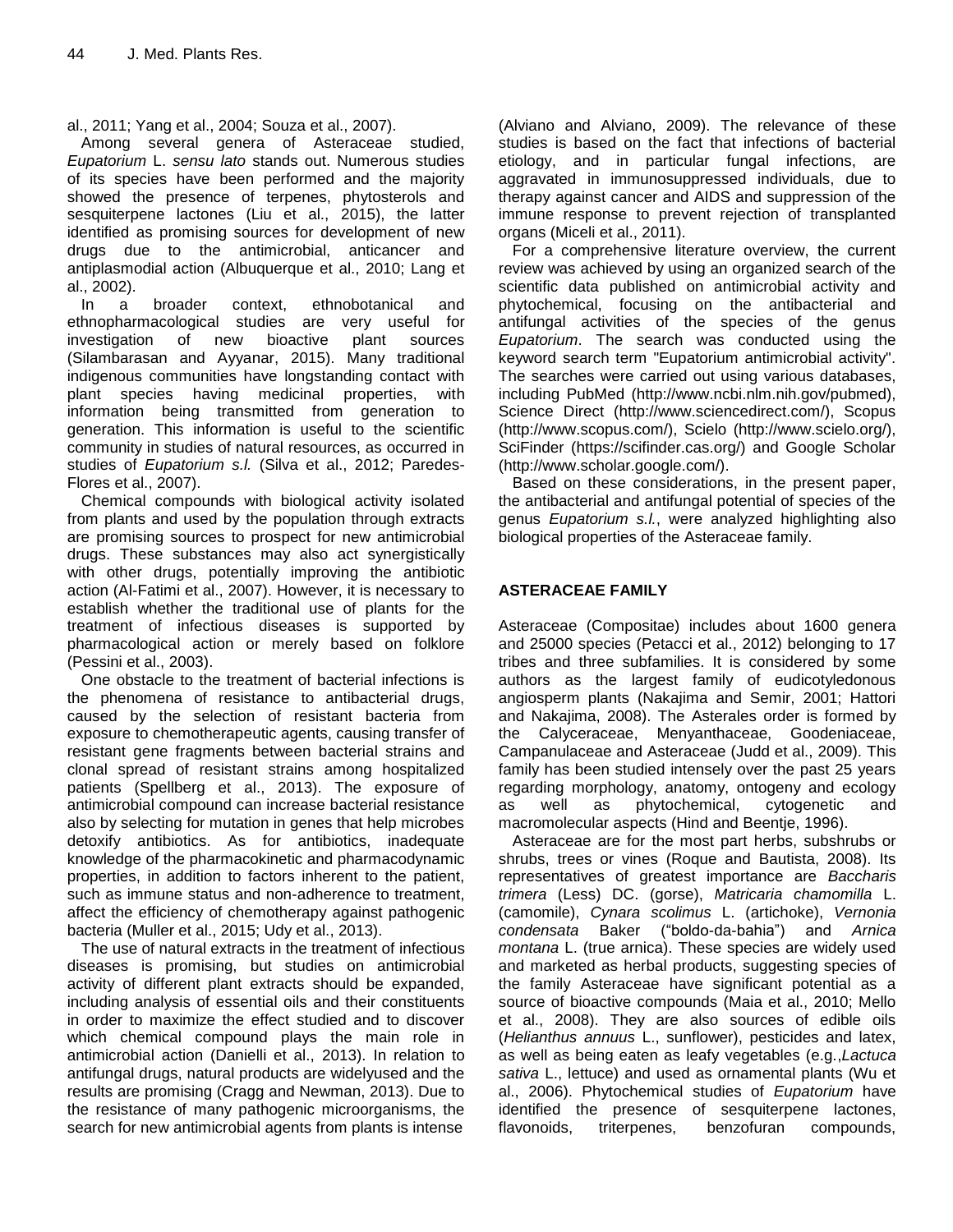pyrrolizidine alkaloids, chromene and steroids (Liu et al., 2015; Zhang et al., 2008; Albuquerque et al., 2004; Lang et al., 2001).

#### **GENUS** *EUPATORIUM*

The genus *Eupatorium s.l.* (tribe Eupatorieae, subtribe Eupatoriinae) was one of the most representative of the family Asteraceae, containing around 1200 species, however a detailed survey conducted by King and Robinson (1987) found that about 1010 species would be reclassified to different new genera. When interpreted in its traditional concept, this genus form a polyphyletic group*. Eupatorium s.l.* have been a highly artificial concept, tending to include all members of the tribe with a pappus of numerous capillary bristles, five ribs on the achene, and another appendage as long as or longer that wide (King and Robinson, 1987). This genus has been restructured and was fragmented into 80 genera. Currently, the genus *Eupatorium sensu stricto* containing about 45 species, distributed primarily by arctic-tertiary region (King and Robinson,1987; Bremer, 1994).

The species of this genus are used in folk medicine in different parts of the world (Albuquerque et al., 2010), like Mexico, where over 1000 medicinal plants have been used for over 400 years in folk medicine, many are in the genus *Eupatorium* (Garcia-Sanchez et al., 2011).

Ethnopharmacological studies of medicinal plants are important for the development of new drugs (Silambarasan and Ayyanar, 2015). The main goal is to find new bioactive substances for disease control with minimal side effects (Rodríguez and Carlini, 2003). In this context, studies have been conducted of biological activities such as toxic activity of essential oils (Albuquerque et al., 2004) and plant extracts (Rozo et al., 2008) against the larvae of *Aedes aegypti* and antiplasmodial activity against *Plasmodium falciparum*, a protozoan that causes malaria (Lang et al., 2002).

In particular, the literature contains numerous studies of the genus *Eupatorium* with use of plant extracts and essential oils against strains of bacteria and fungi that infect animals and plants, for development of new drugs for veterinary and human use and new herbicides. Studies were found from 1948 to 2016 with *Eupatorium* species. *E. adenophorum*, *E. odoratum* and *E. triplinerve* are the species with the most work reporting their antimicrobial potential (Table 1).

#### **Antimicrobial activity of** *Eupatorium s.l.*

Most studies of the antimicrobial activity involved species of Asia and Europe, with fewer studies of South American plants. This is counterintuitive, given that although countries like China, Malaysia, India, Zaire, Indonesia and Madagascar can be considered megadiverse (Sandes and Di Blasi, 2000), species of *Eupatorium* are particularly

diverse in tropical and subtropical areas of the Americas (Zhang et al., 2008).

For antibacterial action, tests have been conducted on activity against a wide range of microorganisms, both Gram-positive and negative bacteria. For investigations of plant extracts, the most commonly used solvents are methanol, ethanol, ethyl acetate and n-hexane, used in studies the aerial parts, branches, twigs and leaves. Nevertheless, there are reports of the use of roots to obtain the essential oil of *E. adenophorum* Spreng. (Ahluwalia et al., 2014) and the aqueous extract of *E. purpureum* L. (Carlson et al., 1948; Pates Madsen, 1955), in both cases having antibacterial action.

Referring to antifungal bioassays, the studies focused on *Eupatorium* generally also have involved tests against bacteria. The tested fungi include filamentous fungi, dermatophytes and yeasts. Tests with dermatophytes, filamentous fungi that cause dermatophytosis are promising for the genus, with reports of activity for *Eupatorium arnottianum* Griseb. (Muschietti et al., 2005), *Eupatorium aschenbornianum* S. Schauer (García et al., 2003 Rios et al., 2003), *Eupatorium buniifolium* Hook. and Arn. (Muschietti et al., 2005), *Eupatorium japonicum* Thunb. (Inouye et al., 2006), *Eupatorium laciniatum* Kitam. (Inouye et al., 2006) and *Eupatorium odoratum* L. (Taylor et al., 1996). In all these studies, extracts of plant material were used. There are few reports in the literature on the use of essential oils for susceptibility testing. As for the fungi tested, of the three genera of dermatophytes (*Trichophyton*, *Microsporum* and *Epidermophyton*), only two showed sensitivity and growth inhibition (*Trichophyton* and *Microsporum*), highlighting species *T. rubrum* and *T. mentagrophytes* in the genus *Trichophyton*.

#### *Eupatorium adenophorum* **Spreng.**

The species *E. adenophorum* [syn. *Ageratina adenophora*  (Spreng.) R.M.King & H.Rob.], native to Mexico, is now widely distributed in the world (King and Robinson, 1970) and is used in folk medicine as an antimicrobial, antiseptic, analgesic and antipyretic (Bhattarai and Shrestha, 2009). It has also been shown to have molluscicide potential against *Oncomelania hupensis*, the intermediate host of *Schistosoma japonicum* (Zou et al., 2009). The essential oil extracted from the flowers, and roots was tested and showed inhibitory activity for the strains of *Xanthomonas oryzae*, *Erwinia chrysanthemi*, *Staphylococcus aureus*, *Pseudomonas aeruginosa*, *Klebsiella pneumoniae*. Assays were performed using the disk diffusion and agar *dilution methods (Ahluwalia et al., 2014). The essential oil extracted from the aerial parts was also investigated against strains of Arthrobacter protophormiae, Escherichia coli, Micrococcus luteus, Rhodococcus rhodochrous* and *Staphylococcus aureus*. Assays were performed by broth dilution and the results showed growth inhibition for all strains tested (Kurade et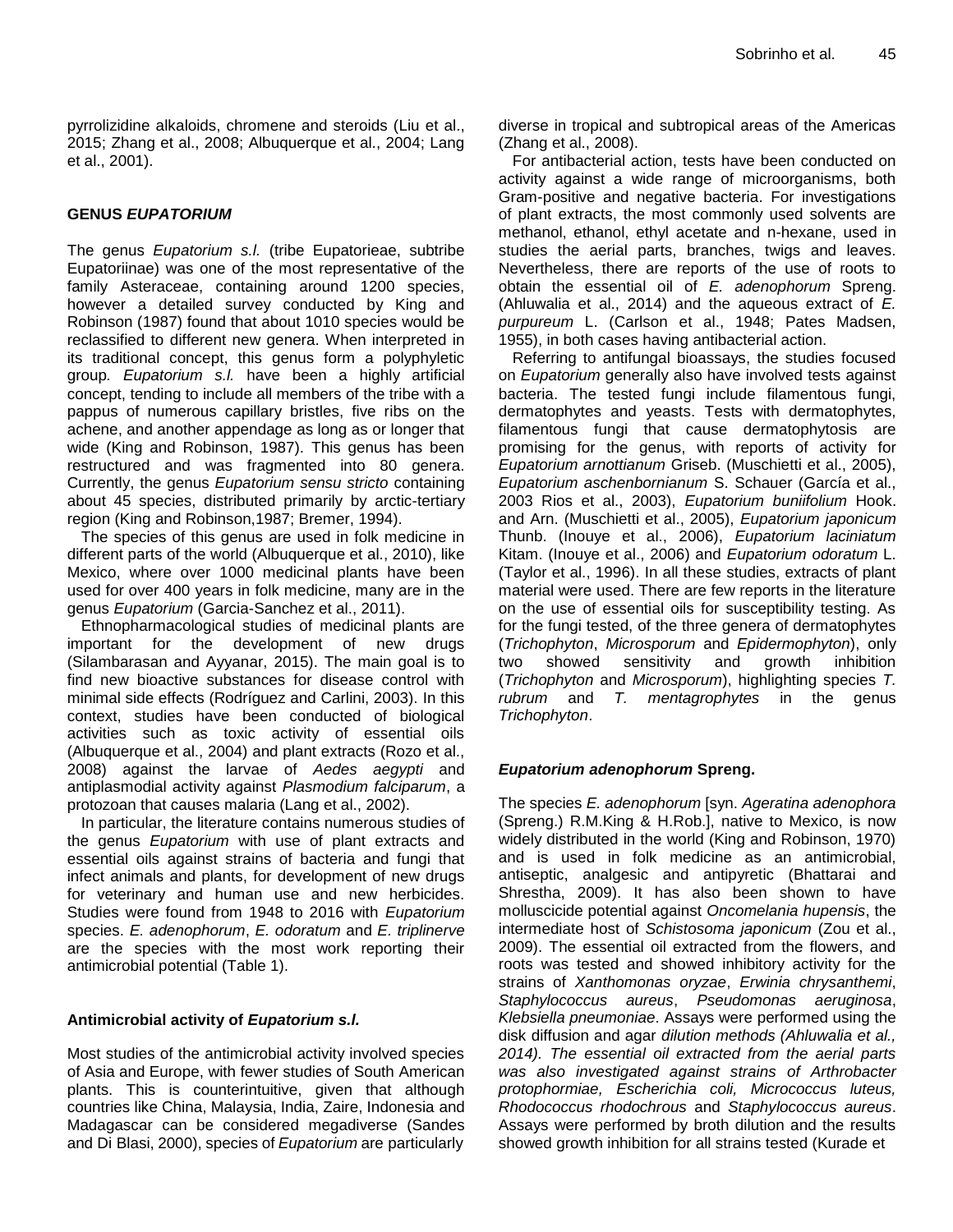**Table 1.** Species of the genus *Eupatorium s.l.* with antimicrobial activity.

| <b>Scientific name</b>                          | Part used   | <b>Biological</b><br>preparation | <b>Bioactive</b><br>compounds                       | <b>Biological activity</b>                                                                                    | Reference                                                                                                                       |
|-------------------------------------------------|-------------|----------------------------------|-----------------------------------------------------|---------------------------------------------------------------------------------------------------------------|---------------------------------------------------------------------------------------------------------------------------------|
| Eupatorium adenophorum<br>Spreng.               | I, L, St, R | EO, OsE                          | Terpenoids                                          | Antibacterial activity: Gram-positive and<br>Gram-negative bacteria<br>Antifungal activity: filamentous fungi | Bhattarai and Shrestha,<br>2009; Kurade et al., 2010;<br>Kundu et al., 2013; Ahluwalia<br>et al., 2014; Chauhan et al.,<br>2015 |
| Eupatorium altissimum L.                        | AP          | <b>DE</b>                        |                                                     | Antibacterial activity: Gram-positive and<br>Gram-negative bacteria                                           | Carlson et al., 1948; Cantrell<br>et al., 1998                                                                                  |
| Eupatorium arnottianum<br>Griseb.               | AP          | ME                               |                                                     | Antifungal activity: filamentous fungi                                                                        | MuschietTI et al., 2005                                                                                                         |
| Eupatorium aromaticum L.                        | L           | AqE                              | $\blacksquare$                                      | Antibacterial activity: Gram-positive bacteria                                                                | Pates and Madsen, 1955                                                                                                          |
| Eupatorium aschenbornianum<br>S. Schauer.       | AP          | HE, ME                           | <b>Benzofurans</b><br>compounds and<br>phytosterols | Antifungal activity: yeast and filamentous<br>fungi                                                           | García et al., 2003, Rios et<br>al., 2003                                                                                       |
| Eupatorium ayapana Vent.                        | L           | PE                               | Steroids,<br>coumarins, tannins<br>and saponins     | Antibacterial activity: Gram-positive and<br>Gram-negative bacteria                                           | Gupta et al., 2002                                                                                                              |
| Eupatorium ballotifolium Kunth                  | AP          | EO                               | Terpenoids                                          | Antifungal activity: filamentous fungi                                                                        | Sobrinho et al., 2016                                                                                                           |
| Eupatorium buniifolium Hook.<br>ex Hook. & Arn. | AP          | <b>ME</b>                        |                                                     | Antifungal activity: filamentous fungi                                                                        | MuschietTI et al., 2005                                                                                                         |
| Eupatorium cannabinum L.                        | AP          | OsE                              |                                                     | Antibacterial activity: Gram-positive and<br>Gram-negative bacteria                                           | Freerksen and Bönicke,<br>1951; Senatore et al., 2001                                                                           |
| Eupatorium capillifolium<br>(Lam.) Small.       | AP          | EO                               | Terpenoids                                          | Antifungal activity: filamentous fungi                                                                        | Senatore et al., 2001;<br>Tabanca et al., 2010                                                                                  |
| Eupatorium fortunei Turcz.                      | AP          | AqE                              |                                                     | Antibacterial activity: Gram-negative bacteria                                                                | Li et al., 2010                                                                                                                 |
| Eupatorium glutinosum Lam.                      | AP          | HE, ME                           | Terpenoids                                          | Antibacterial activity: Gram-positive and<br>Gram-negative bacteria                                           | Lopez et al., 2001; El-Seedi<br>et al., 2002                                                                                    |
| Eupatorium havanense Kunth                      | AP          | DE                               |                                                     | Antibacterial activity: Gram-positive bacteria                                                                | Cantrell et al., 1998                                                                                                           |
| Eupatorium intermedium                          | F           | EO                               | Terpenoids                                          | Antibacterial activity: Gram-positive and<br>Gram-negative bactéria                                           | Czaikoski et al., 2015                                                                                                          |
| Euparorium inulaefolium<br>Kunth.               |             | AqE, EE                          |                                                     | Antibacterial activity: Gram-positive and<br>Gram-negative bacteria                                           | Pérez and Anesini, 1994;<br>Sanabria-Galindo et al.,<br>1998; Álvarez et al., 2005                                              |
| Eupatorium japonicum Thunb.                     | L, F        | EA                               | Terpenoids                                          | Antifungal activity: filamentous fungi                                                                        | Inouye et al., 2006                                                                                                             |
| Eupatorium laciniatum Kitam.                    | L, F        | EA                               | Terpenoids and<br>coumarin                          | Antifungal activity: filamentous fungi                                                                        | Inouye et al., 2006                                                                                                             |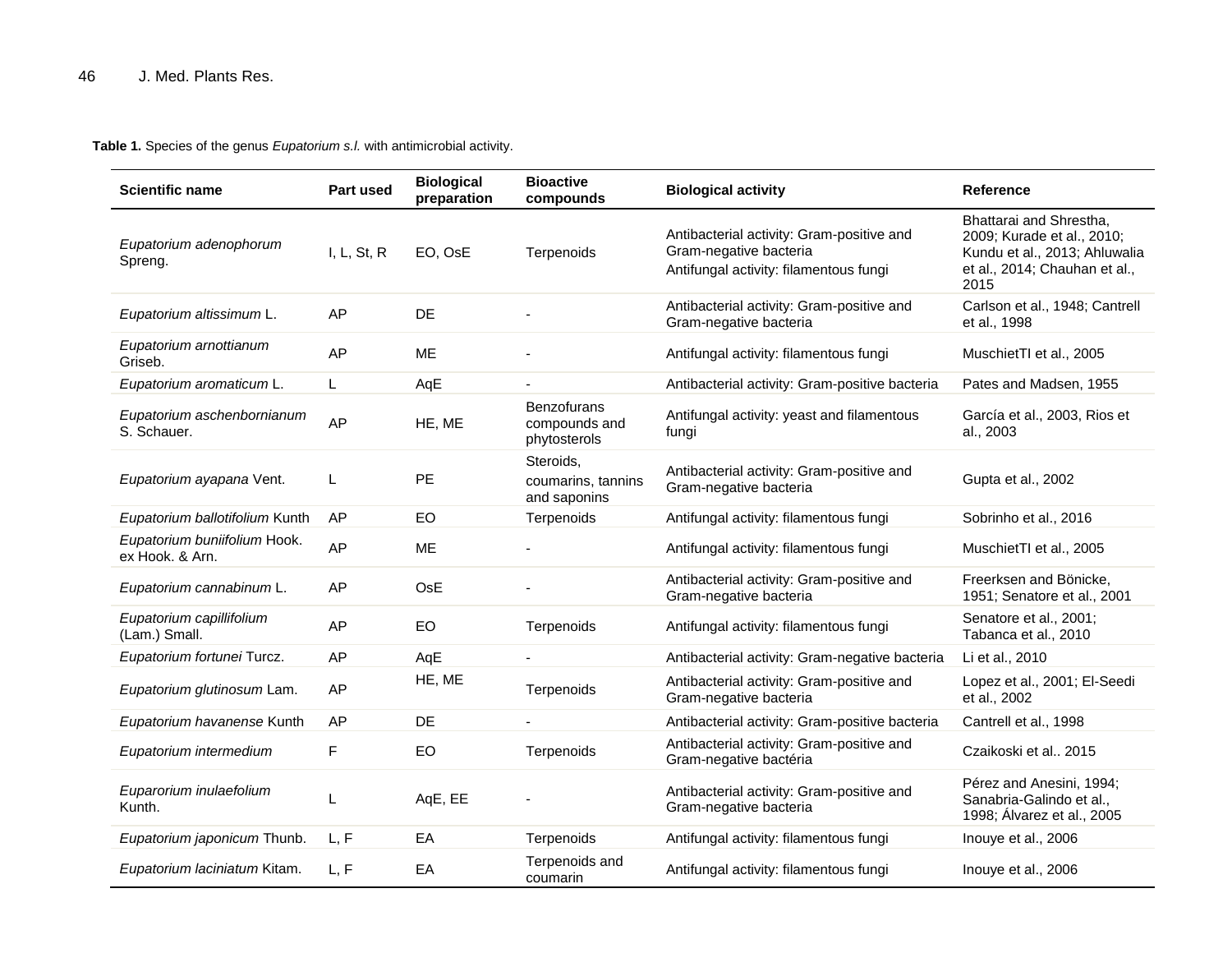#### **Table 1.** Cont'd

| Eupatorium laevigatum Lam.                  |           | HE, EE,<br><b>ME</b> | Alkaloids, steroids,<br>phenols, tannins and<br>flavonoids | Antibacterial activity: Gram-positive and<br>Gram-negative bacteria                                           | Schmidt et al., 2009; Fabri et al.,<br>2011                                                                                                                                                                                            |
|---------------------------------------------|-----------|----------------------|------------------------------------------------------------|---------------------------------------------------------------------------------------------------------------|----------------------------------------------------------------------------------------------------------------------------------------------------------------------------------------------------------------------------------------|
| Eupatorium<br>lindleyanum DC                | AP        | EE, ME, EA           | $\sim$                                                     | Antibacterial activity: Gram-positive and<br>Gram-negative bacteria                                           | Ji et al., 2008                                                                                                                                                                                                                        |
| Eupatorium maculatum L.                     | AP, S     | EE.                  |                                                            | Antibacterial activity: Gram-positive bacteria                                                                | Bishop and Macdonald, 1951;<br>Borchardt et al., 2008                                                                                                                                                                                  |
| Eupatorium odoratum L.                      | L, AP, F  | EE, ME               | Polyphenols                                                | Antibacterial activity: Gram-positive and<br>Gram-negative bacteria<br>Antifungal activity: filamentous fungi | Cáceres et al., 1994; Taylor et al.,<br>1996; Suksamrarn et al., 2004;<br>Chomnawang et al., 2005; Molina-<br>Salinas et al., 2007; Gautam et al.,<br>2007; Chomnawang et al., 2009;<br>Sharma et al., 2013; Patil and<br>Kamble, 2015 |
| Eupatorium patens D. Don ex<br>Hook, & Arn. |           | <b>EO</b>            | Terpenoids                                                 | Antibacterial activity: Gram-positive bacteria                                                                | Bailac et al., 2000                                                                                                                                                                                                                    |
| Eupatorium perfoliatum L.                   | L, F      | EE, PE               |                                                            | Antibacterial activity: Gram-positive and<br>Gram-negative bacteria<br>Antifungal activity: yeast             | Carlson et al., 1948; Bishop and<br>Macdonald, 1951; Madsen and<br>Pates, 1952; Liegey, 1953; Frisby<br>et al., 1953; Borchardt et al., 2008                                                                                           |
| Eupatorium purpureum L.                     | R, St, L  | AqE, EE              |                                                            | Antibacterial activity: Gram-positive and<br>Gram-negative bacteria                                           | Carlson et al., 1948; Pates and<br>Madsen, 1955                                                                                                                                                                                        |
| Eupatorium rugosum Houtt.                   | L, S      | AqE                  |                                                            | Antibacterial activity: Gram-positive and<br>Gram-negative bacteria                                           | Frisby et al., 1954                                                                                                                                                                                                                    |
| Eupatorium salvia Colla                     | AP        | <b>RE</b>            | Resinous exudate                                           | Antibacterial activity: Gram-positive bacteria                                                                | Urzua et al., 1998                                                                                                                                                                                                                     |
| Eupatorium serratum Spreng.                 | L         | ME, EA               | Tannins, flavonoids,<br>steroids and<br>alkaloids          | Antibacterial activity: Gram-positive bacteria                                                                | Desoti et al., 2011                                                                                                                                                                                                                    |
| Eupatorium tashiroi Hayata.                 | AP        | <b>GE</b>            |                                                            | Antibacterial activity: Gram-positive bacteria                                                                | Chen et al., 1989                                                                                                                                                                                                                      |
| Eupatorium triplinerve Vahl                 | St, L, AP | EO, CE               | Terpenoids                                                 | Antibacterial activity: Gram-positive and<br>Gram-negative bacteria<br>Antifungal activity: filamentous fungi | Rahman and Junaid, 2008; Begum<br>et al., 2010; Unnikrishnan et al.,<br>2014; Sugumar et al., 2015                                                                                                                                     |
| Eupatorium urticaefolium<br>Reichard        | AP        | <b>AE</b>            |                                                            | Antibacterial activity: Gram-positive and<br>Gram-negative bacteria                                           | Carlson et al., 1948                                                                                                                                                                                                                   |

I- inflorescence; L- leaves; R- root; AP- aerial part; F- flower; St- stems; S- seed; ME- methanol extract; CE- chloroform extract; HE- hexane extract; EE- ethanol extract; PE- petroleum ether extract; DE- dichloromethane extract; EA- ethyl acetate extract; AqE- aqueous extract; AE- acid extract; GE- gross extract; OsE- organic solvents extract; RE- resinous exudate; EO- essential oil.

#### al., 2010).

Extracts from fresh leaves using organic

solvents were tested against 15 bacterial strains by the agar diffusion method. The organic extracts

showed antibacterial activity against *Salmonella paratyphi*,*Salmonella*spp.,*Staphylococcusaureus*,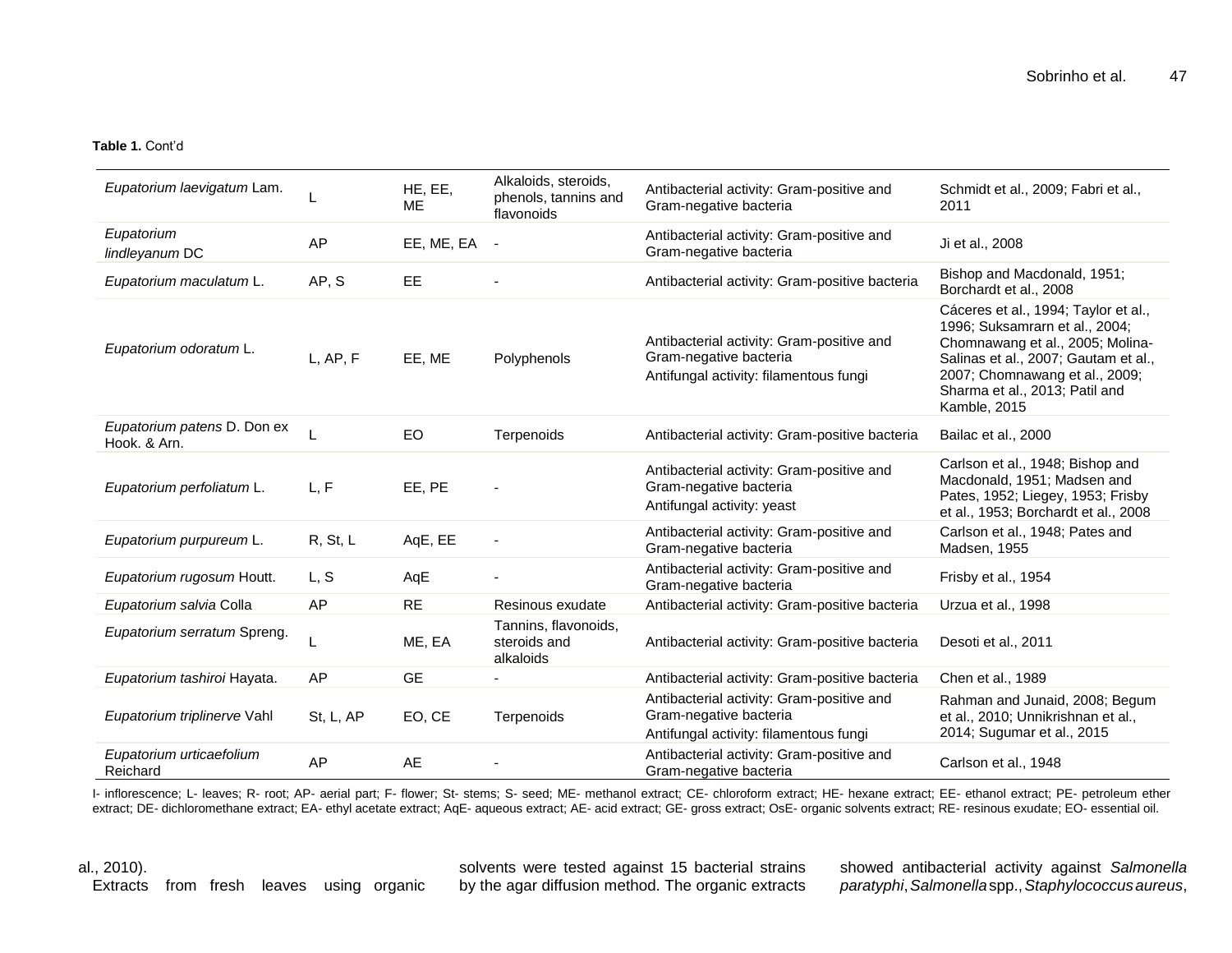*Staphylococcus* spp., *Bacillus cereus*, *Bacillus subtilis*, *Bacillus thuringiensis*, *Enterobacter aerogenes*, *Proteus mirabilis* and *Proteus* spp. while the aqueous extract showed activity against *P. aeruginosa*, *E. coli*, *S. aureus*, *Staphylococcus* spp., *Citrobacter freundii*, *Proteus* spp., *B. subtilis*, *E. aerogenes*, *Salmonella* spp., *S. paratyphi* and *B. thuringiensis* (Bhattarai and Shrestha, 2009).

Cadinene derivatives extracted from leaves of *E. adenophorum* showed antifungal activity against four plant pathogenic fungi strains: *Rhizoctonia solani*, *Sclerotium rolfsii*, *Fusarium oxysporum* and *Macrophomina phaseolina*. Cadinene sesquiterpenes were isolated by column chromatography and preparative thin layer chromatography. Less polar cadinene sesquiterpenes were active against *S. rolfsii* and polar cadinene derivatives with mono or dihydroxy groups were more inhibitory towards *R. solani* (Kundu et al., 2013).

Ahluwalia et al. (2014) analyzed the antifungal action of the essential oil of *E. adenophorum* against five pathogenic fungi: *Sclerotium rolfsii*, *Macrophomina phaseolina*, *Rhizoctonia solani*, *Pythium debaryanum* and *Fusarium oxysporum*. They found the strongest inhibitory activity against *S. rolfsii*. Regarding toxicity, they evaluated the phytotoxic action of the essential oil, which inhibited the growth and seed germination of *Phalaris minor* Retz. and *Triticum aestivum* L., used for phytotoxicity assays in a dose-dependent concentration.

In another study, the essential oil from aerial parts exhibited moderated antifungal activity against *Fusarium oxysporum* by disk diffusion method (Chauhan et al., 2015). Twenty-two components were identified in the composition with an abundance of monoterpenes pcymene (14.56%) followed by phellandrene (12.25%), camphene (10.42%), bornyl acetate (9.76%) and δ-2 carene (5.39%).

# *Eupatorium altissimum* **L.**

In a study on the species collected in the state of Louisiana in the United States, a dichloromethane extract was tested against *Mycobacterium tuberculosis* bacterium, causative agent of most cases of tuberculosis (Cantrell et al., 1998). In a bioprospecting study of 550 plants collected in the states of Ohio and Oregon in the United States, action was reported on the extract of aerial parts of *E. altissimum* against strains of *S. aureus* and *E. coli* (Carlson et al., 1948).

#### *Eupatorium arnottianum* **Griseb.**

*E. arnottianum* [syn. *Chromolaena arnottiana* (Griseb.) R.M. King & H. Rob.] is an herb native to Latin America, common in the North-East and Centre of Argentina and South of Bolivia, traditionally used to treat stomach ailments (Clavin et al., 2007), against asthma, bronchitis,

colds and topically in plasters for bone fractures and dislocations by healers from the bolivian altiplano (Giraoult, 1987), in addition to having anti-inflammatory and analgesic properties (Muschietti et al., 2005).

A methanol extract of the aerial parts showed antifungal activity against the dermatophytes *Microsporum gypseum*, *Trichophyton rubrum* and *Trichophyton mentagrophytes* according to broth microdilution tests (Muschietti et al., 2005).

#### *Eupatorium aromaticum* **L.**

*E. aromaticum* [syn. *Ageratina aromatica* (L.) Spach.] is a perennial herb, medium-sized, native to America, common in the southeastern United States, known as "Small-leaved white snakeroot" or "Lesser snakeroot" (Blackwell and Mcmillan, 2013). The ethyl extract of the leaves of *E. aromaticum* showed antibacterial activity against Gram-positive bacteria (Pates and Madsen, 1955).

#### *Eupatorium aschenbornianum* **S. Schauer.**

*E. aschenbornianum* [syn. *Ageratina pichinchensis*  (Kunth) R.M. King & H. Rob.] is a plant traditionally used in Mexico to treat skin lesions, mouth ulcers and tumors (Rios et al., 2003). Studies of hexane and methanol extracts obtained from the aerial parts point to the antifungal potential of *E. aschenbornianum* against the dermatophytes, *T. mentagrophytes*, *T. rubrum*, the yeast *C. albicans* and the filamentous fungus *Aspergillus niger* (Rios et al., 2003; García et al., 2003).

Yeasts belonging to the genus Candida are involved in the etiology of candidiasis (Netea et al., 2015). Studies on the species E. aschenbornianum showed activity against C. albicans, using hexane and methanol extracts of the aerial parts (Figure 1). Benzofurans compounds (5 acetyl-3β-angeloyloxy-2β-(1-hydroxyisopropyl)-2,3 dihydrobenzofurane and 5-acetyl-3β-angeloyloxy-2β-(1 hydroxyisopropyl)-6-methoxy-2,3-dihy-drobenzofurane) and phytosterols were isolated (Rios et al., 2003; García et al., 2003).

#### *Eupatorium ayapana* **Vent.**

The leaves of *E. ayapana* [syn. *Ayapana triplinervis* (Vahl) R.M. King & H. Rob.] are used in folk medicine as a heart stimulant, laxative and anticoagulant (Gupta et al., 2002). In rainforests of South America, its leaves are used in decoctions, infusions, tea and baths as tonic, stimulant, sedative, febrifuge and anti-inflammatory, especially in Brazilian folk medicine (Melo et al., 2013). The first preliminary studies of this species were performed by Oswaldo Gonçalves de Lima, then director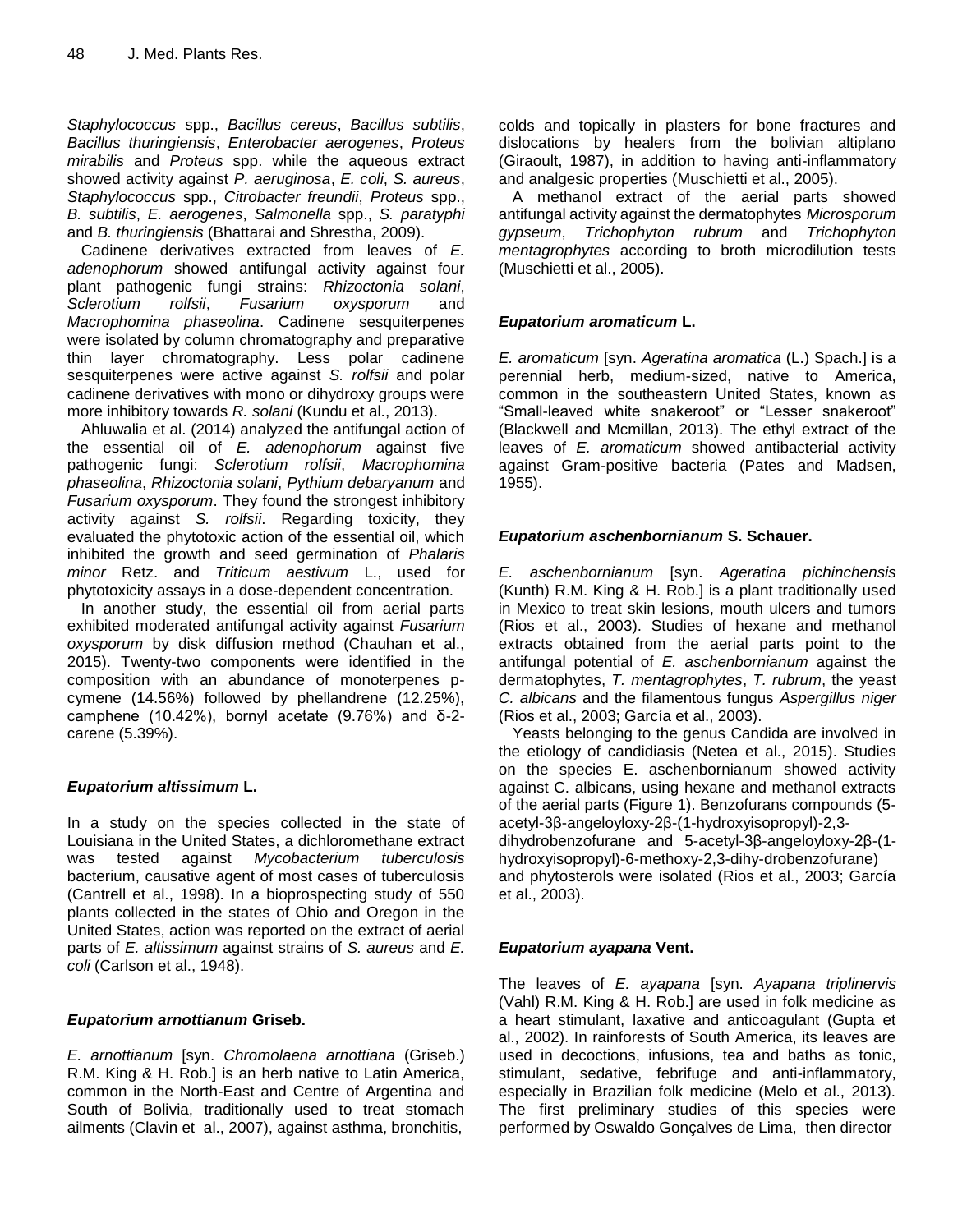

**Figure 1.** Structures of two benzofurans compounds from aerial parts of *Eupatorium aschenbornianum*. **A.** 5-acetyl-3βangeloyloxy-2β-(1-hydroxyisopropyl)-2,3-dihydrobenzofurane. **B.** 5-acetyl-3β-angeloyloxy-2β-(1-hydroxyisopropyl)-6 methoxy-2,3-dihy-drobenzofurane.

of the Antibiotics Institute of the University at Recife, Brazil (Lima, 1963).

The phytochemical study of petroleum ether extract showed presence of steroids, coumarins, tannins and saponins. For the species *E. ayapana*, the petroleum ether extract inhibited growth of bacteria *B. subtilis*, *Staphylococcus epidermidis*, *S. aureus*, *M. luteus*, *E. coli*, *P. aeruginosa*, *Salmonella typhi*, *Shigella* sp., *Vibrio cholerae* and *Vibrio parahaemolyticus*. The extract also inhibited the growth of *A. niger*, *A. flavus*, *Alternaria solani* and *Fusarium solani*, pathogenic fungi causing black mold in fruits and vegetables, deterioration by mycotoxins in grains, alternaria spot in solanaceous plants and root and stem rot, respectively (Gupta et al., 2002).

#### *Eupatorium ballotifolium* **Kunth**

*Eupatorium ballotifolium* Kunth (syn. *Lourteigia ballotaefolia* (Kunth) R.M. King & H. Rob.) popularly known in Brazil by many names, such as "maria-preta", "maria-preta-verdadeira" and "picão-roxo" is a perennial herbaceous species whose vertical growth ranges from 40 to 80 cm (Cardoso et al., 2013).

The essential oil extracted from the aerial parts, was tested by broth microdilution method and showed antifungal activity against strains fungal dermatophytes, *Trichophyton rubrum*. The chromatographic analysis showed 25 components, accounting for 93.84%, among them mono- and sesquiterpenes, with prevalence of sesquiterpenes (Sobrinho et al., 2016).

The modulatory activity assay was performed to determine the combined effect of the essential oil with the ketoconazole, standard antifungal drug, against strains of *T. rubrum* by the checkerboard technique. The combination of ketoconazole with essential oil reduced the MICs for both strains of *T. rubrum* indicating a synergistic effect (Sobrinho et al., 2016).

#### *Eupatorium buniifolium* **Hook. ex Hook. & Arn.**

*E. buniifolium* [syn. *Acanthostyles buniifolius* (Hook. ex Hook. & Arn.) R.M. King & H. Rob.] is a shrubby species widely used in folk medicine, such as to treat rheumatic pains and liver problems with tea obtained by decoction. Preparations from this plant are also used as disinfectants (Ríos et al., 1993).

The methanol extract obtained from the aerial parts was used to investigate antifungal activity against strains of the dermatophytes, *M. gypseum* $\Box$ (MIC = 250 µg/mL), *T. rubrum* (MIC = 100 µg/mL) and *T. mentagrophytes*  (MIC =  $250 \mu g/mL$ ). The assays were performed by the broth microdilution method (Muschietti et al., 2005).

#### *Eupatorium cannabinum* **L.**

*E. cannabinum* is a perennial herbaceous species distributed in the northern hemisphere, especially in Europe and North America (Senatore et al., 2001). A study of the essential oil of *E. cannabinum* subsp. *cannabinum* L. obtained from the aerial parts identified high percentage of terpenoids, such as germacrene, monocyclic sesquiterpene, found in large amounts. The oil showed antibacterial activity against strains of Grampositive bacteria (Senatore et al., 2001).

In another investigation, the extract of the aerial parts showed antimicrobial activity against strains of Grampositive and negative bacteria, the main ones tested being *S. typhi*, *Micrococcus aureus*, *B. subtilis* and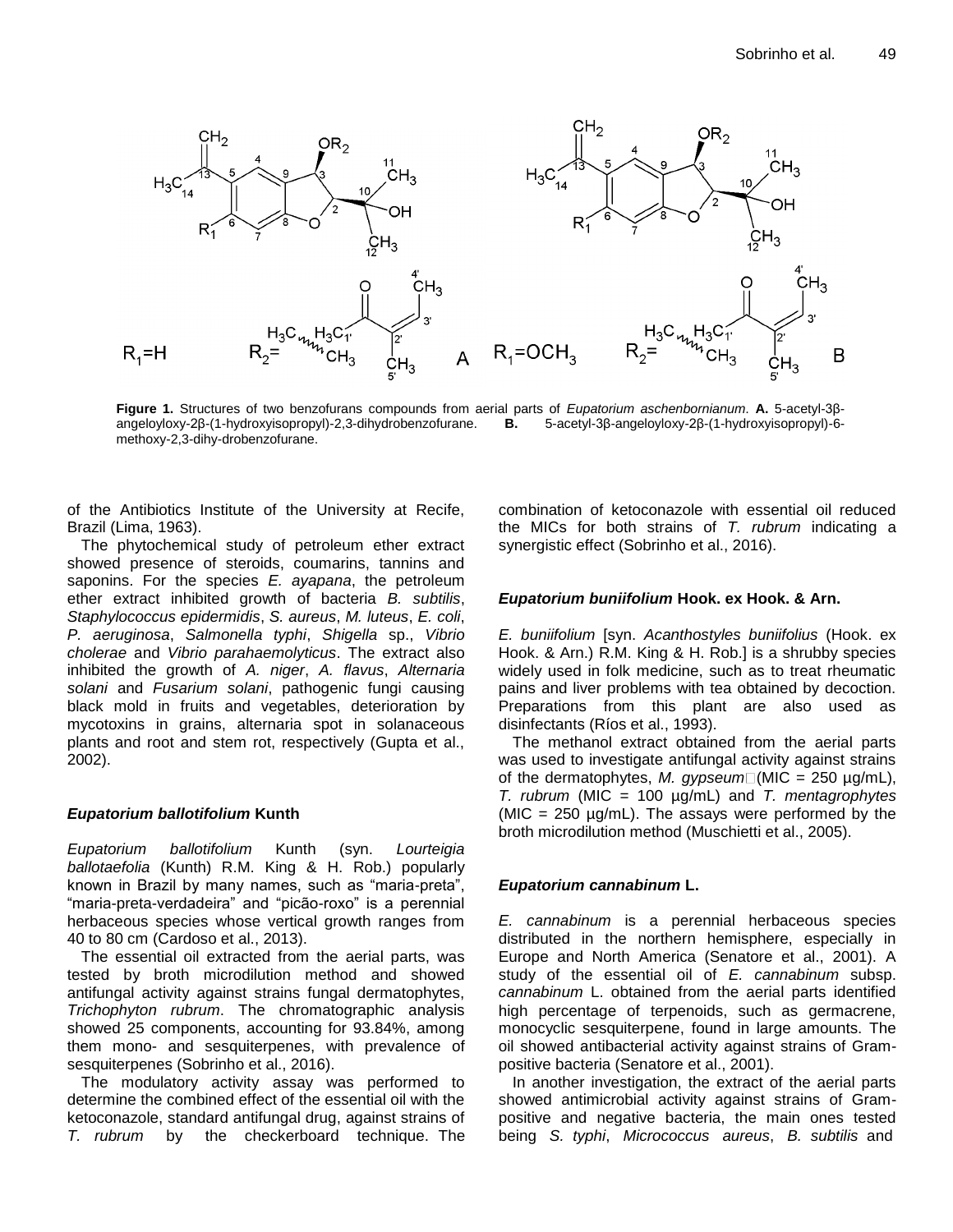

**Figure 2.** Structures of two isolated compounds from leaves of *E. glutinosum*. A. 15-hydroxy-7-labden-17-oic acid:  $R = H$ ; B. 15-acetoxy-7-labden-17-oic acid:  $R = Ac$ .

*Proteus* spp. (Freerksen and Bönicke, 1951).

#### *Eupatorium capillifolium* **(Lam.) Small. ex Porter & Britton**

*E. capillifolium* is a perennial herbaceous species found in North America. It is used as food for livestock in the southeastern United States when other fodder is lacking, but it is generally considered a weed (Sellers et al., 2009).

Studies of the effect of plant extracts against pathogenic fungi are important to find new agents against fungi causing plant diseases in agricultural crops. Tabanca et al. (2010) investigated, by contact bioautography, the antifungal activity of the essential oil of *E. capillifolium*, which inhibited growth of the fungus *Colletotrichum acutatum*, the cause of strawberry anthracnose. The main constituents were thymol methyl ether (36.3%), 2,5-dimethoxy-p-cymene (20.8%) and myrcene (15.7%).

#### *Eupatorium fortunei* **Turcz.**

*E. fortunei* is a traditional Chinese medicinal herb, common in the northeastern of China, used in folk medicine to treat many diseases (Liu et al., 1992). In a study of bacteria that produce volatile sulfur compounds (VSCs) that cause halitosis, Li et al. (2010) investigated extracts of 40 plants found in China, of which 14 inhibited bacterial growth and production of VSCs. The main compounds found were hydrogen sulfide, dimethyl sulfide and methylmercaptan. Among the 14 plants that were active in the screening was *E. fortunei*, which was used to obtain the aqueous extract.

#### *Eupatorium glutinosum* **Lam.**

This species *E. glutinosum* [syn. *Aristeguietia glutinosa* 

(Lam.) R.M. King & H. Rob.] is widely used in folk medicine, with preparations obtained by decoction used as antimicrobial, antirheumatic and antidiarrheal agents and to heal stomach ulcers (El-Seedi et al., 2002).

The methanol extract of leaves of *E. glutinosum*  presented antibacterial activity against strains of *Mycobacterium phlei*, *B. subtilis* and *S. aureus*, by the disk diffusion method (Lopez et al., 2001). The antibacterial activity of the hexane extract of leaves and stems and of two isolated compounds (15-hydroxy-7 labden-17-oic acid and 15-acetoxy-7-labden-17-oic acid) were investigated by diffusion in agar (Figure 2). The tests showed activity against *S. aureus*, *B. cereus*, *E. coli* and *P. aeruginosa* (El-Seedi et al., 2002).

# *Eupatorium havanense* **Kunth**

*E. havanense* [syn. *Ageratina havanensis* (Kunth) R.M. King & H. Rob.] is a native shrub found in North America (Zamudio and Villanueva, 2011) and Central America (Córdoba et al., 1995) known as "Havana snakeroot". Previous study identified the flavone sakuranetin (Wollenweber and Dietz, 1981) and flavonols, flavones and flavonoid glucosides (Yu et al., 1987).

In an antimicrobial prospecting study of plants of the Americas, the dichloromethane extract of leaves of *E. havanense*, collected in the state of Tamaulipas, Mexico, inhibited the growth of the pathogenic microorganisms *M. tuberculosis* and *M. avium*, the latter an opportunistic pathogen related to infections in immunocompromised individuals (Cantrell et al., 1998).

#### *Eupatorium intermedium* **DC.**

*E. intermedium* [syn. *Grazielia intermedia* (DC.) R.M. King and H. Rob.] is a branchy shrub, native to southern Brazil with upright growth between 1.0 to 1.5 m high and it is densely leafy until close to the inflorescences, which are composed of white flowers (Czaikoski et al., 2015).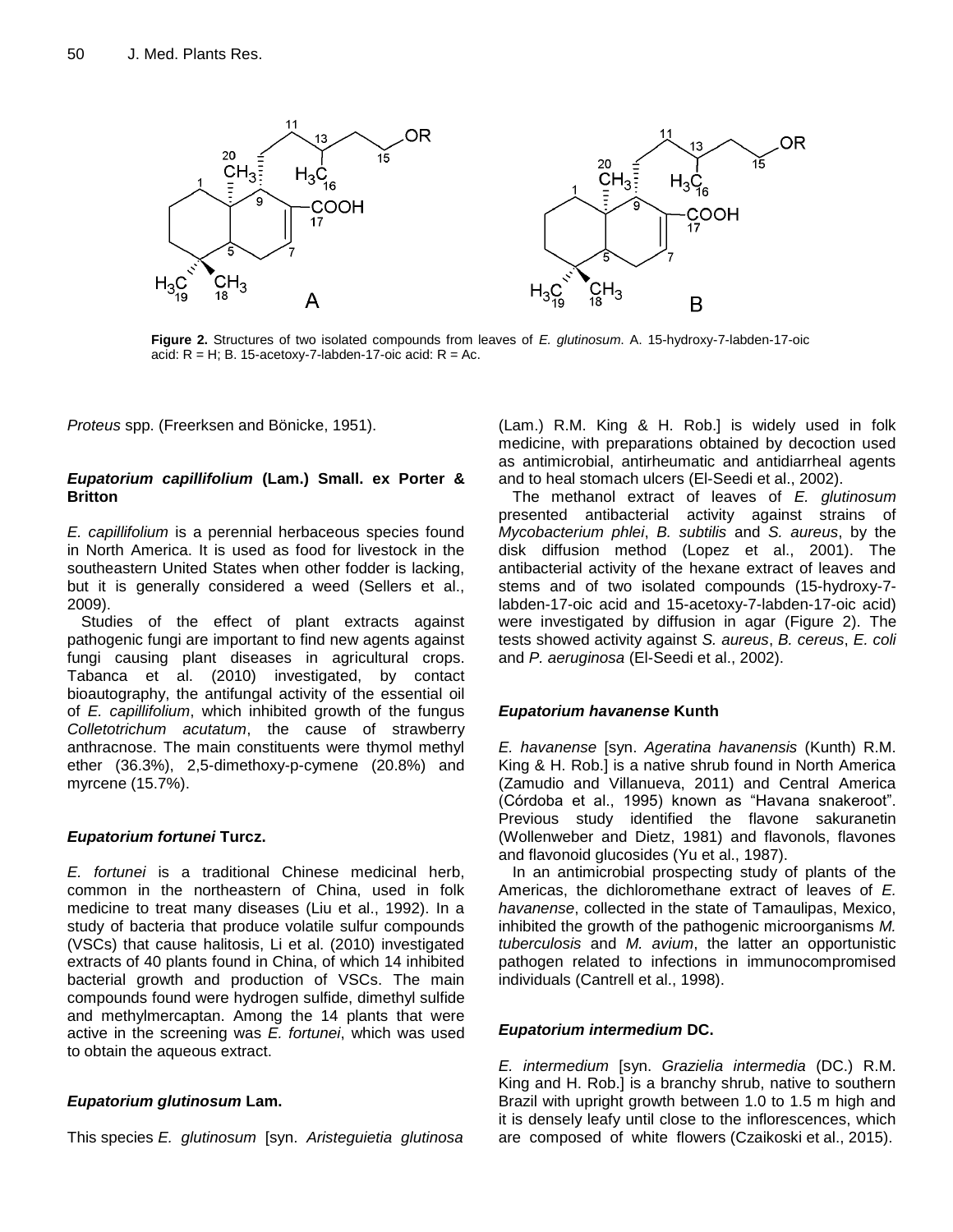The extracts obtained by supercritical extraction from the flowers with  $scCO<sub>2</sub>$ , propane and petroleum ether as solvents were tested and showed antibacterial activity against two Gram-positive bacterial strains, *S. aureus* and *L. monocytogenes*, and two Gram-negative bacterial strains, *E. coli* and *S. typhimurium*. The assays were performed using the disk diffusion method (Czaikoski et al., 2015). The extracts were effective against all bacteria strains, particularly the extract obtained with  $scCO<sub>2</sub>$  and compressed propane.

The essential oil was tested against Gram-negative bacterial strains using the agar well method. The main constituents of essential oil were α-pinene, sabinene, βpinene, limonene, (*E*)-caryophyllene, germacrene D, spathulenol and caryophyllene oxide (Czaikoski et al., 2016).

#### *Eupatorium inulaefolium* **Kunth.**

*E. inulaefolium* [syn. *Austroeupatorium inulaefolium* (Kunth) R.M. King & H. Rob.] is a species found in Latin America, whose common name in Argentina is "sanalotodo" or "yerba de Santa María". This species is used in folk medicine for treatment of skin infections due to its antimicrobial properties (Lancelle et al., 2009) and throat diseases (Álvarez et al., 2005).

In a study of 122 plant species from 54 families, Pérez and Anesini (1994) investigated the antibacterial activity against the microorganism *S. typhi*, causative agent of typhoid fever. Of the plants tested in the initial screening, *E. inulaefolium* showed inhibitory activity against the growth of *S. typhi*. In an investigation of the *in vitro* antimicrobial activity of Colombian angiosperms, the inhibitory activity against the microorganisms *S. aureus* and *B. subtilis*, was investigated at a concentration of 3 mg/mL, by the agar diffusion method (Sanabria-Galindo et al., 1998). In a third study, the ethyl extract of the leaves of *E. inulaefolium* were tested against the strains of *S. aureus*, *E. coli* and *P. aeruginosa*. The authors only observed growth inhibition against *S. aureus*, at a concentration of 50 mg/mL (Álvarez et al., 2005).

# *Eupatorium japonicum* **Thunb.**

*E. japonicum* [syn. *Eupatorium chinense* L.] is a perennial herb, native to Japan, Korea and northeastern area of China. It is a medicinal herb used in folk medicine as a decoction for the treatment of measles, rheumatic bone pains, colds and cough (Roeder, 2000).

The ethyl acetate extract of the leaves and flowers of *E. japonicum* was used to investigate the antifungal activity against the dermatophyte *T. mentagrophytes*, the most common cause of *Tinea pedis*. At the concentration of 0.25 mg/mL, the authors observed an inhibition zone of 11 mm (Inouye et al., 2006).

#### *Eupatorium laciniatum* **Kitam.**

*E. laciniatum* [syn. *Eupatorium chinense* L.] an annual herbal plant, native to Asia is distributed in the south of China, used in Chinese folk medicine for the treatment of cold, snakebite and inflammation (Yang et al., 2005).

The antidermatophytic activity of this plant species was tested against the fungus, *T. mentagrophytes*, using the ethyl acetate extract of the leaves and flowers at a concentration of 0.25 mg/mL. The extract caused an inhibition zone of 12 mm (Inouye et al., 2006).

# *Eupatorium laevigatum* **Lam.**

*E. laevigatum* [syn. *Chromolaena laevigata* (Lam.) R.M. King & H. Rob.], native to South America is widely distributed in the South part of Brazil and Argentina, whose common name in Brazil is "erva-de-santa-maria" or "camara", is used in folk medicine for wound healing and as an antifungal (Maia et al., 2002). In Argentina, it is known as "caá-hú" or "doctorcito" and used in folk medicine as an anticefalalgic, analgesic, cathartic, emenagogue and purgative agent (Clavin et al., 2000).

The ethanol and hexane extracts of the leaves were tested against *B. subtilis*, by the agar diffusion method, with moderate results for inhibition of bacterial growth by both solvents (Schmidt et al., 2009). In a chemical and antimicrobial prospecting study, the methanol extract of the leaves of *E. laevigatum* showed the presence of alkaloids, steroids, phenols, tannins and flavonoids. The antimicrobial activity was performed by the broth microdilution method against strains of Gram-positive and negative bacteria, showing inhibitory activity against *P. aeruginosa*, *B. cereus*, *Shigella sonnei* and *Salmonella enterica* sorovar *typhimurium* (Fabri et al., 2011).

# *Eupatorium lindleyanum* **DC.**

*E. lindleyanum* is a perennial herbaceous plant, native to China, known as "Yemazhui" and used in folk medicine to relieve fever, remove toxic substances, treat coughs, promote urination, and lower blood pressure (Xia et al., 2004). In traditional Chinese medicine, its aerial part is used as an antipyretic and detoxicant (Yang et al., 2010).

The extracts of the aerial parts obtained by use of ethanol, methanol and ethyl acetate were tested by the broth dilution method against eight bacterial strains: four Gram-positive (*B. subtilis*, *S. aureus*, *B. cereus* and *E. faecium*) and four Gram-negative (*E. coli*, *S. typhimurium*, *P. vulgaris* and *Pseudomonas fluorescens*). The extracts inhibited growth of all strains tested, with the best results for *B. subtilis*, *S. aureus* and *B. cereus* (Ji et al., 2008).

#### *Eupatorium maculatum* **L.**

Native to United States, *E. maculatum* known as "Joe-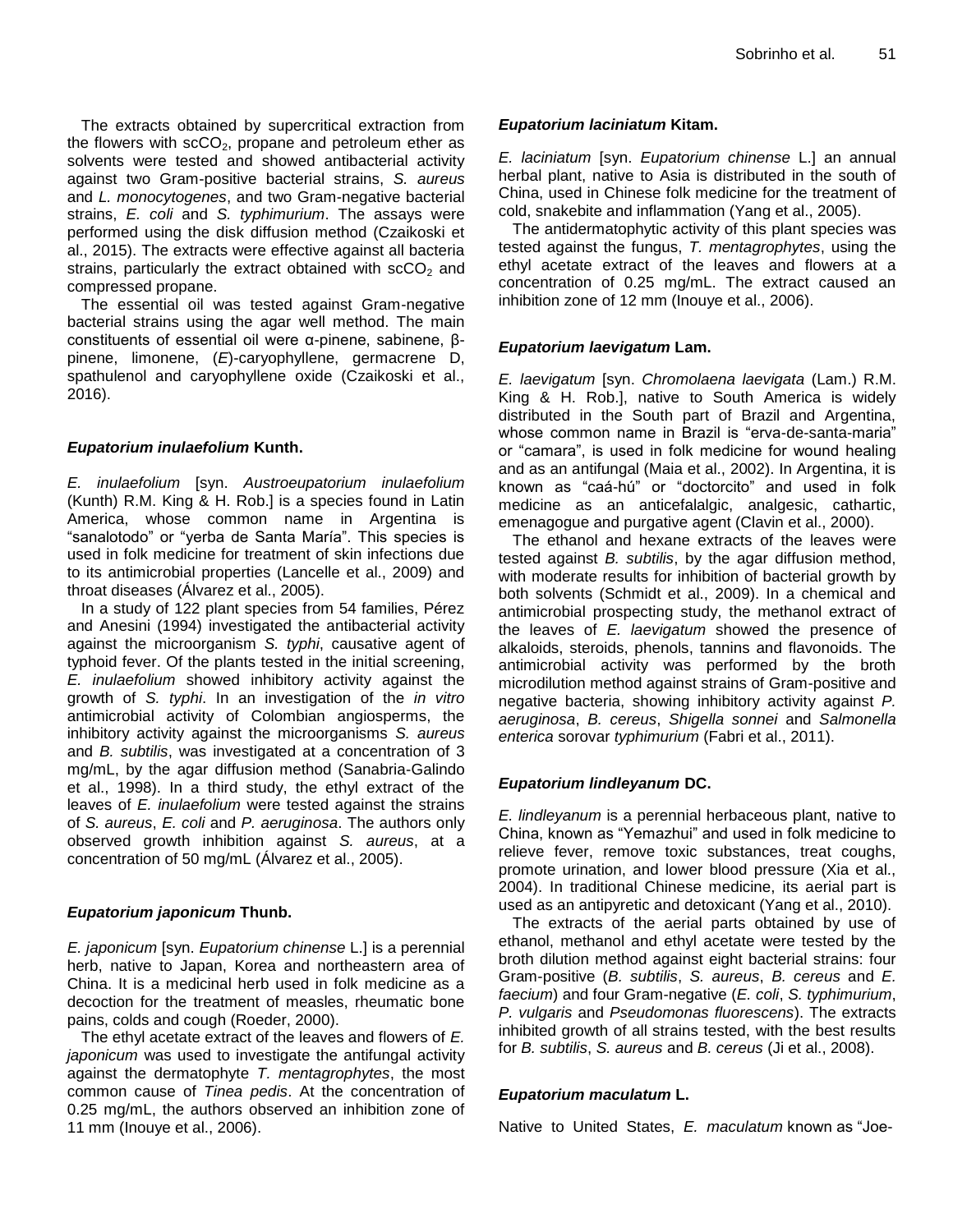pye weed" is widely found in moist places, especially in calcareous soils (Goebel et al., 2012). The first report of antimicrobial activity of *E. maculatum* dates back to the work of Bishop and MacDonald (1951), who reported that the ethanol extract of the aerial parts showed activity against strains of Gram-positive bacteria.

In prospective study with 336 native species of the states of Minnesota and Wisconsin in the United States, ethanol extracts of leaves and stems of *E. maculatum* were tested against strains of *S. aureus*, *E. coli*, *P. aeruginosa* and *C. albicans*, presenting significant action only against *S. aureus*. The assays were performed using the disk diffusion method (Borchardt et al., 2008).

# *Eupatorium odoratum* **L.**

*E. odoratum* [syn. *Chromolaena odorata* (L.) R.M. King & H. Rob.] is a free standing shrub which is mostly distributes in America, tropical Asia and West Africa. It is widely used in traditional medicine as immunemodulator, antispasmodic, hepatoprotective, antiprotozoal, antidiabetic, antihypertensive, anti-inflammatory (Umukoro and Ashorobi, 2006). *E. odoratum* also can be used in treatment of skin diseases, dysentery, malaria fever, tooth ache and diabetes (Omoregie et al., 2014). In Mexican folk medicine, it is used for chest complaints and pulmonary affections, known as "crucita" (Molina-Salinas et al., 2007).

Various studies of *E. odoratum* have investigated the plant's antimicrobial activity against bacteria that cause various infectious diseases. Cáceres et al. (1995) observed activity against the bacterium *Neisseria gonorrhoeae*, which causes gonorrhea, with an excellent growth inhibition zone.

Four flavanones extracted from flowers of *E. odoratum* exhibited antibacterial activity against *Mycobacterium tuberculosis*. Flavanones were isolated by silica gel chromatography and analyzed with infrared spectroscopy and nuclear magnetic resonance (Suksamrarn et al., 2004). Chomnawang et al. (2005) tested the antiacne activity (crude extracts with chloroform and ethylacetate) against strains of *Propionibacterium acnes*, *S. epidermidis*, while Molina-Salinas et al. (2007) investigated the antibacterial activity (methanol extract; leaves, flowers and roots) against *Streptococcus pneumonia* and Chomnawang et al. (2009) tested it against methicillin-resistant *S. aureus*.

Methanol extract of the aerial parts of *E. odoratum*  inhibited the growth of *M. phlei* by disk diffusion method, with inhibitory activity at concentrations of 300 mg/mL (Gautam et al., 2007). In another study using the aerial parts, the methanol extract inhibited microbial growth of *B. subtilis*, methicillin-resistant *S. aureus*, methicillinsensitive *S. aureus*, *T. mentagrophytes* and *M. phlei*, in the last case only when exposed to UV radiation (Taylor et al., 1996). The essential oil from the dried leaves of *E. odoratum* showed *in vitro* antibacterial activity against both Gram-positive and negative bacterial strains (Sharma et al., 2013). The major components analyzed by gas chromatography-mass spectrometry (GC-MS) were geijerene (25.10%), germacrene D (20.27%), transβ-caryophyllene (10.04%), α-pinene (9.64%) and βpinene, (4.85%).

In a screening study, the aqueous leaf extract of *E. odoratum* was tested for their fungitoxicity against spores of *Uromyces vignae* and showed the better result for the inhibition of spore germination (Patil and Kamble, 2015).

# *Eupatorium patens* **D. Don ex Hook. & Arn.**

*E. patens* [syn. *Austrobrickellia patens* (D.Don ex Hook. & Arn.) R.M. King & H. Rob.] is a densely branched shrub that is distributed from Bolivia and Paraguay to Patagonia in Argentina, known by the common names of "acancio" or "bejuco" (Cabrera and Correa, 1971).

The essential oil of the leaves was tested against the microorganisms *S. aureus, E. coli*, *B. subtillis*, *C. albicans* and *A. niger* by the agar diffusion method. Only the strains of *B. subtilis* showed significant growth inhibition zones after incubation for 24 h (Bailac et al., 2000).

# *Eupatorium perfoliatum* **L.**

Native to North America, *E. perfoliatum* is a medicinal herb, known as "boneset" or "thoroughwort", used in folk medicine by the native inhabitants for the treatment of fever and flu (Maas et al., 2008). The first record in the literature on the antimicrobial potential of *E. perfoliatum* was performed by Carlson et al. (1948). The authors found that the ether extract obtained from the aerial parts inhibited the growth of *S. aureus*. Later studies investigated extracts from leaves and stems using organic solvents (ethanol, ether and acetone) and water, demonstrating antimicrobial activity against *C. albicans*, Gram-positive and Gram-negative bacteria and *Mycobacterium* spp. (Bishop and MacDonald, 1951; Madsen and Pates, 1952; Liegey, 1953; Frisby et al., 1953).

In prospective study, the ethanol extract of the leaves and flowers of *E. perfoliatum* was tested against strains of *S. aureus*, *E. coli*, *P. aeruginosa* and *C. albicans.* The extract only had significant action against *S. aureus*, with inhibition zones of 11 and 7 mm for extracts of the leaves and inflorescences, respectively. The assays were performed using the disk diffusion method (Borchardt et al., 2008).

# *Eupatorium purpureum* **L.**

*E. purpureum* is a wildflower perennial plant, native to the eastern United States, known as "joe-pye weed", "sweet joe-pye weed", and "sweetscented joe-pye weed"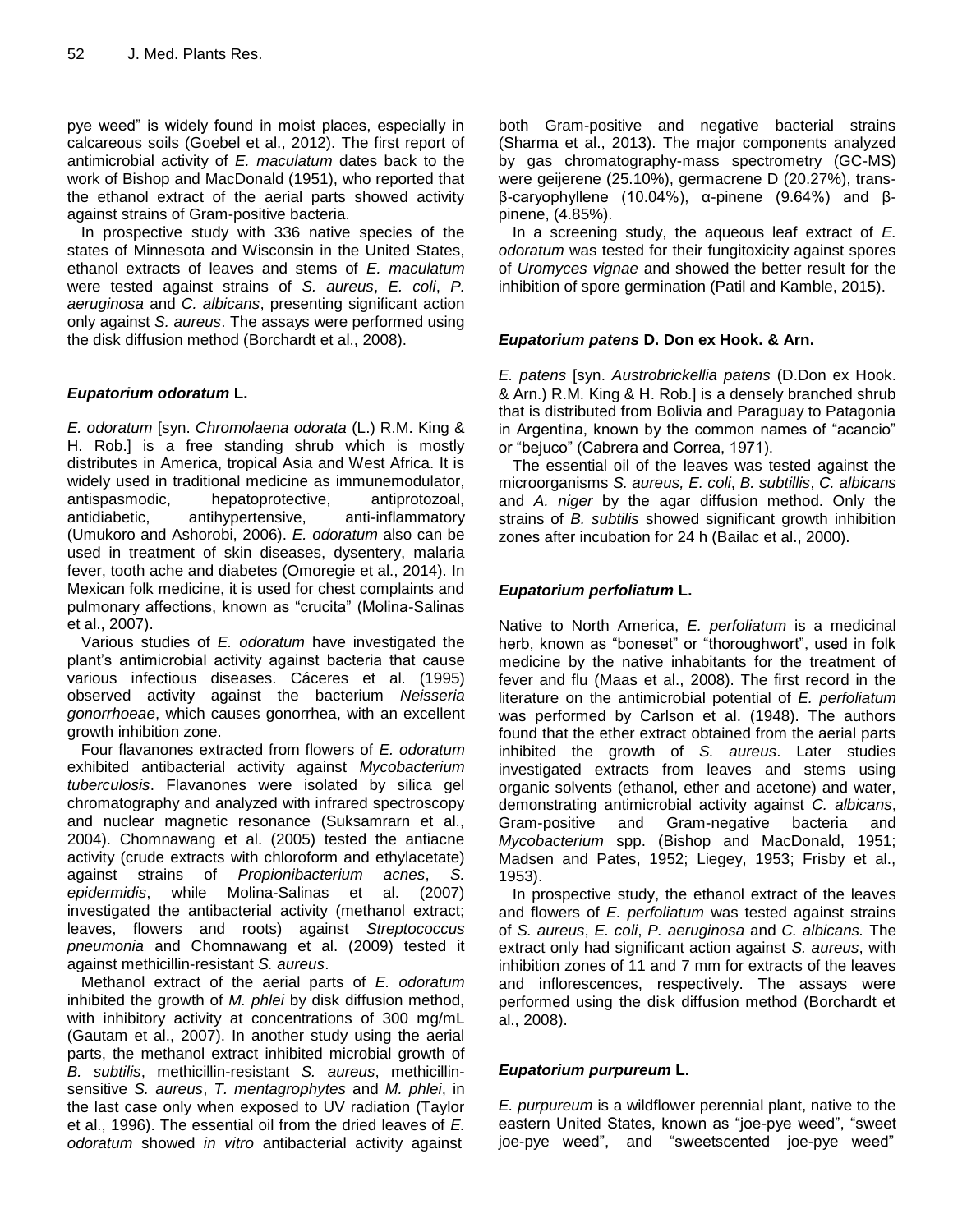(Sabanadzovic et al., 2010). It is used in traditional medicine for rheumatoid arthritis and several other disease conditions (Habtemariam, 1998).

The saline extract of the stems of *E. purpureum* L. showed antibacterial activity against *S. aureus* and *E. coli*, by the agar diffusion method (Carlson et al., 1948). The saline extract of the leaves was also investigated against *S. aureus* and *E. coli*, with positive results by the agar diffusion method (Pates and Madsen, 1955).

#### *Eupatorium rugosum* **Houtt.**

*E. rugosum* [syn. *Ageratina altissima* (L.) R.M. King & H. Rob.] is a perennial herb commonly found in the midwestern and eastern United States, known as "white snakeroot" (Lee et al., 2012). The saline extract of the stems of *E. rugosum* showed antibacterial activity against strains of Gram-positive bacteria by the agar diffusion method (Frisby et al., 1954).

#### *Eupatorium salvia* **Colla**

*E. salvia* [syn. *Aristeguietia salvia* (Colla) R.M. King & H. Rob.] is a species used in folk Chilean medicine, known as "sálvia macho", "pegajosa" or "pega-pega" (Hoffmann, 1995). The resinous exudate, 7-hydroxy-8(17)-labden-15 oic acid (salvic acid) and 7-acetoxy-8(17)-labden-15-oic acid (salvic acid acetate), isolated from *E. salvia*, were tested against five bacterial strains, with activity against all tested microorganisms: *S. aureus*, *B. cereus*, *B. subtilis*, *M. luteus* and *Clavibacter michiganensis* subsp. *Michiganensis*. These diterpenoids do not affect Gramnegative bacteria and the activity of these compounds on filamentous fungi has not been reported (Urzua et al., 1998).

#### *Eupatorium serratum* **Spreng.**

*E. serratum* [syn. *Grazielia serrata* (Spreng.) R.M. King & H. Rob.], popularly known as "erva-milagrosa" or ("miraculous herb") in Brazil, is used in folk medicine to treat snake bites, as an analgesic, healing agent, antimicrobial agent and for the treatment of stomach problems, liver disorders, diabetes, cancer and bronchial asthma (Desoti et al., 2011).

The hexane, methanol and ethyl acetate extracts obtained from fresh leaves of *E. serratum* were tested against *S. aureus*, *M. luteus*, *E. coli* and *S. typhi*. The best inhibitory halo results were produced by the methanol extract against *M. luteus* (Desoti et al., 2011).

#### *Eupatorium tashiroi* **Hayata**

*E. tashiroi*, native to Asia is a wild herb which has been

used in a folk medicine for treating edema and hemoptysis in Taiwan (Wu et al., 1985). The aqueous extract of the entire plant was tested by the agar diffusion method against two serotypes of *S. mutans*, bacteria associated with the development of dental caries. The extracts inhibited bacterial growth of both serotypes (Chen et al., 1989).

#### *Eupatorium triplinerve* **Vahl**

*E. triplinerve* [syn. *Ayapana triplinervis* (Vahl) R.M. King & H. Rob.] commonly found in Asia is an erect perennial herb with narrow lanceolate leaves and large number of pedicelled flower-heads at the top of the branch, known as "ayapana" (Selvamangai and Bhaskar, 2012). The species was introduced in Indian as ornamental species. In Indian, folk medicine is used as a stimulant, tonic, laxative and for the treatment of yellow fever (Unnikrishnan et al., 2014).

The antimicrobial activities of the essential oil obtained from the leaves and the stem and thymohydroquinone dimethylether were evaluated using disk diffusion assay against strains of Gram-positive and negative bacteria, showing inhibitory activity against *P. aeruginosa*, *S. aureus*, *K. pneumoniae* and *E. coli*. The essential oil showed antifungal activity against fungal strains of *Penicillium chrysogenum* and *C. albicans*; however thymohydroquinone dimethylether only inhibited the growth of *P. chrysogenum* (Unnikrishnan et al., 2014).

The chloroform extract of leaves exhibited antibacterial activity by the broth microdilution and disk diffusion methods against strains of Gram-positive and negative bacteria *Bacillus megaterium*, *B. subtilis*, *B. cereus*, *S. aureus*, *E. coli*, *S. dysenteriae*, *S. sonnei*, *S. typhi*, *S. paratyphi* and *P. aeruginosa*, that exhibited the largest zone of inhibition against *Vibrio* (22 mm in diameter with 1000 µg/disc extract). The antifungal activity was performed with filamentous fungi *Alternaria alternata*, *Curvularia lunata*, *Colletotrichum corchori*, *Fusarium equiseti*, *Macrophomina phaseolina* and *Botryodiplodia theobromae*, with highest inhibition of fungal radial mycelial growth against *C. corchori*, 73.5% with 100 µg extract/ml medium (Rahman and Junaid, 2008).

In others studies, the essential oil from aerial parts and fresh leaves exhibited moderate antibacterial activity against *B. megaterium*, *B. subtilis*, *B. cereus*, *S. aureus*, *E. coli*, *V. cholerae*, *S. dysenteriae*, *S. sonnei*, *S. typhi, Pseudomonas* sp. and *S. paratyphi*. The essential oil demonstrated strong antifungal activities against *A. alternata*, *C. lunata*, *B. theobromae*, *C. corchori*, *F. equiseti* and *M. phaseolina* (Begum et al., 2010; Sugumar et al., 2015).

# *Eupatorium urticaefolium* **Reichard**

*E. urticaefolium* [syn. *Ageratina altissima* (L.) R.M. King &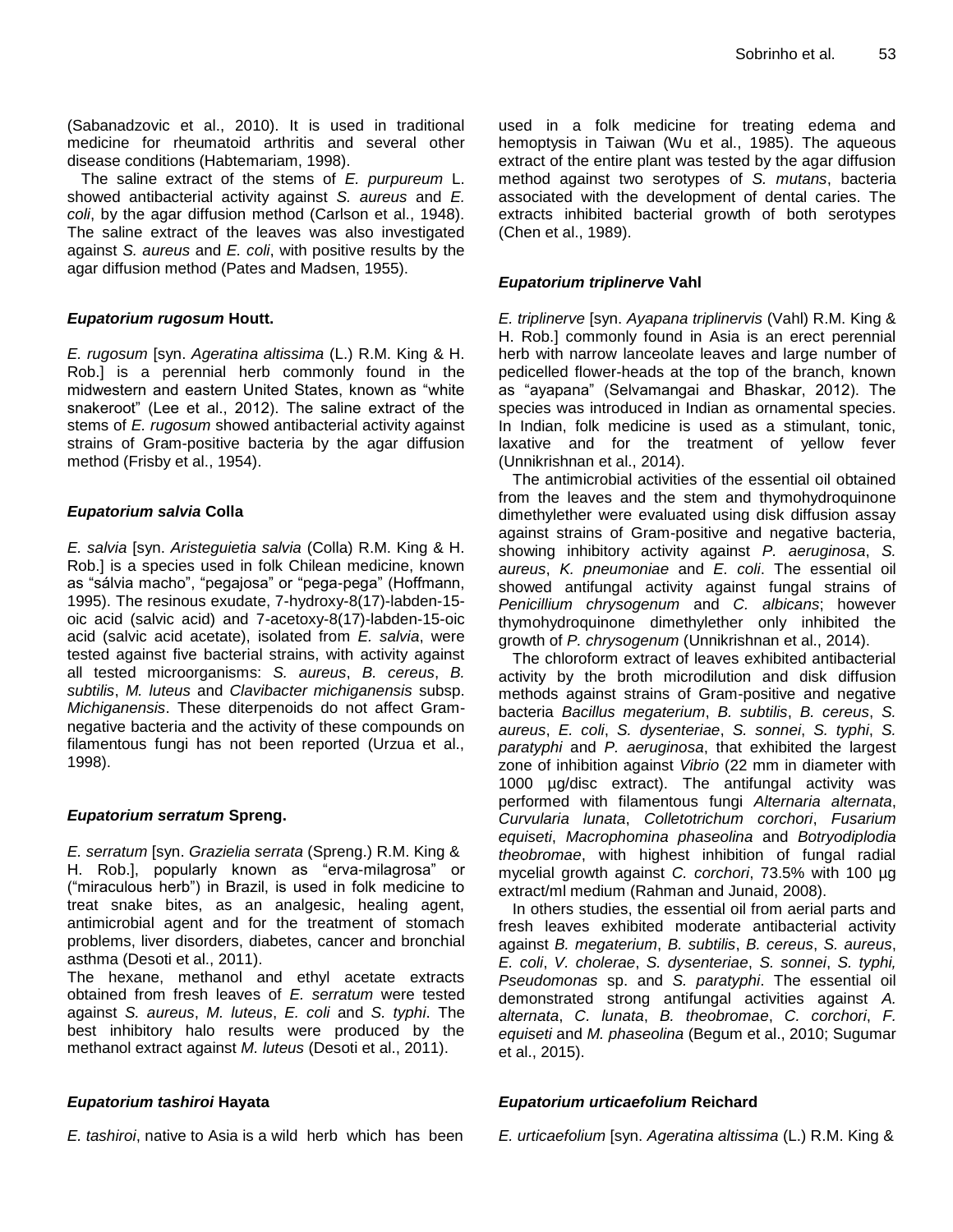H. Rob.] is a species native to North America, it is commonly found throughout the eastern half of continent. Ingestion of the plant causes a disease called trembles in livestock (Lee et al., 2010). The ethyl acetate extract of the aerial parts of *E. urticaefolium* inhibited the growth of *S. aureus* and *E. coli*, by the agar diffusion method (Carlson et al., 1948).

#### **Conclusion**

Thirty *Eupatorium* species were identified, some already reclassified to other genera. The aerial parts are the part of plant with more studies and so far the best source for anti-microbial product, being the essential oils and fixed compounds the main natural products. Most of the studies were carried by the broth microdilution and disk diffusion methods, according to Clinical and Laboratory Standards Institute (CLSI).

Microbial infections caused by bacteria and fungi are a growing public health problem, and increasingly common in routine medicine. Outbreaks of infections by methicillinresistant *S. aureus* in hospital and social environments have been reported in several regions of the world. Regarding fungal infections, the search for new more efficient therapies is particularly urgent considering that the available antifungal chemicals are much less than antibacterial drugs and also typically have more side effects, besides the possible development of fungal resistance.

This review shows that the Asteraceae family, and especially the genus *Eupatorium s.l.*, contains many species with antimicrobial activity, making these plants potential sources of safer and more effective treatments. In short, *Eupatorium s.l*. contains a diverse array of species with antimicrobial potential. New studies involving chemical and biological bioprospecting are necessary to develop effective and less toxic herbal products.

# **Conflict of interest**

The authors declare that there is no conflict of interest.

#### **ACKNOWLEDGEMENTS**

The authors are grateful to the Postgraduate Program in Biotechnology-Renorbio of State University of Ceará for the financial support of CAPES, the Microbiology Laboratory of Vale do Acaraú State University and the Herbarium Prof. Francisco José de Abreu Matos (HUVA) of Vale do Acaraú State University.

#### **REFERENCES**

Ahluwalia V, Sisodia R, Walia S, Sati OP, Kumar J, Kundu A (2014). Chemical analysis of essential oils of *Eupatorium adenophorum* and their antimicrobial, antioxidant and phytotoxic properties. J. Pest. Sci. 87:341-349.

- Albuquerque MRJR, Silveira ER, Uchôa DEA, Lemos TLG, Souza EB, Santiago GMP, Pessoa ODL (2004). Chemical Composition and Larvicidal Activity of the Essential Oils from *Eupatorium betonicaeforme* (DC.) Baker (Asteraceae). J. Agric. Food Chem. 52:6708-6711.
- Albuquerque MRJR, Santos HS, Souza EB, Silva RM, Pessoa ODL, Braz-Filho R, Costa SMO (2010). Composição química volátil e nãovolátil de *Eupatorium ballotifolium* Kunth, Asteraceae. Rev. Bras. Farmacogn. 20:615-620.
- Al-fatimi M, Wurster M, Schröder G, Lindequist U (2007). Antioxidant, antimicrobial and cytotoxic activities of selected medicinal plants from Yemen. J. Ethnopharmacol. 111:657-666.
- Álvarez M, Isaza G, Echeverry HM (2005). Efecto antibacteriano *in vitro* de *Austroeupatorium inulaefolium* HBK (Salvia amarga) y *Ludwigia polygonoides* HBK (Clavo de laguna). Biosalud, 14:46-55.
- Alviano DS, Alviano CS (2009). Plant extracts: search for new alternatives to treat microbial diseases. Curr. Pharm. Biotechnol. 10:106-121.
- Bailac PN, Dellacasa AD, Bernasconi HO, Firpo NH, Ponzi MI (2000). Composicion del aceite esencial y actividad antimicrobiana de *Eupatorium patens*. Bol. Soc. Chil. Quím. 45:207-211.
- Begum J, Bhuiyan MNJ, Taznin T (2010). Chemical composition and antimicrobial activity of essential oil from *Eupatorium triplinerve* Vahl. aerial parts. Asian J. Microbiol. Biotech. Envirom. Sci. 12:543-547.
- Bhattarai N, Shrestha G (2009). Antibacterial and antifungal effect of *Eupatorium adenophorum* Spreng against bacterial and fungal isolates. Nepal J. Sci. Technol. 10:91-95.
- Bishop CJ, Macdonald RE (1951). A survey of higher plants for antibacterial substances. Can. J. Bot. 29:260-269.
- Blackwell AH, Mcmillan PD (2013). Collected in South Carolina 1704- 1707: The plants of Joseph Lord. Phytoneuron 59:1-15.
- Borchardt JR, Wyse DL, Sheaffer CC, Kauppi KL, Fulcher RG, Ehlke NJ, Biesboer DD, Bey RF (2008). Antimicrobial activity of native and naturalized plants of Minnesota and Wisconsin. J. Med. Plants Res. 2:098-110.
- Bremer K (1994). Asteraceae, cladistics and classification. Portland, United States: Timber Press.
- Cabrera AL, Correa MN (1971). Flora Patagónica: parte 7. Compositae. Col. Cient. INTA, 8:17.
- Cáceres A, Menéndez H, Méndez E, Cohobón E, Samayoa BE, Jauregui E, Peralta E, Carrillo G (1995). Antigonorrhoeal activity of plants used in Guatemala for the treatment of sexually transmitted diseases. J. Ethnopharmacol. 48:85-88.
- Cantrell CL, Fischer NH, Urbatsch L, Mcguire MS, Franzblau SG (1998). Antimycobacterial crude plant extracts from South, Central, and North America. Phytomedicine 5:137-145.
- Cardoso AD, Viana AES, Barbosa RP, Teixeira PRG, Júnior NSC, Fogaça JJNL (2013). Levantamento fitossociológico de plantas daninhas na cultura da mandioca em Vitória da Conquista, Bahia. Biosci. J. 29:1130-1140.
- Carlson HJ, Douglas HG, Robertson J (1948). Antibacterial substances separated from plants. J. Bacteriol. 5:241-248.
- Carrillo-Hormaza L, Mora C, Alvarez R, Alzate F, Osorio E (2015). Chemical composition and antibacterial activity against *Enterobacter cloacae* of essential oils from Asteraceae species growing in the Páramos of Colombia. Ind. Crops Prod. 77:108-115.
- Chauhan N, Haider SZ, Lohani H, Godbole S, Gwari G, Bhandari U (2015). Chemical Composition and Antifungal Activity of Essential Oil of *Cymbopogon distans* (Nees ex Steud.) W. Watson, *Eupatorium adenophorum* Spreng and *Lantana camara* L. grown in Uttarakhand (India). J. Biol. Active Prod. Nat. 5:234-240.
- Chen CP, Lin CC, Namba T (1989). Screening of Taiwanese crude drugs for antibacterial activity against *Streptococcus mutans*. J. Ethnopharmacol. 27:285-295.
- Chomnawang MT, Surassmo S, Nukoolkarn VS, Gritsanapan W (2005). Antimicrobial effects of Thai medicinal plants against acne-inducing bacteria. J. Ethnopharmacol. 101:330-333.
- Chomnawang MT, Surassmo S, Wongsariya K, Bunyapraphatsara N (2009). Antibacterial Activity of Thai Medicinal Plants against Methicillin-resistant *Staphylococcus aureus*. Fitoterapia 80:102-104.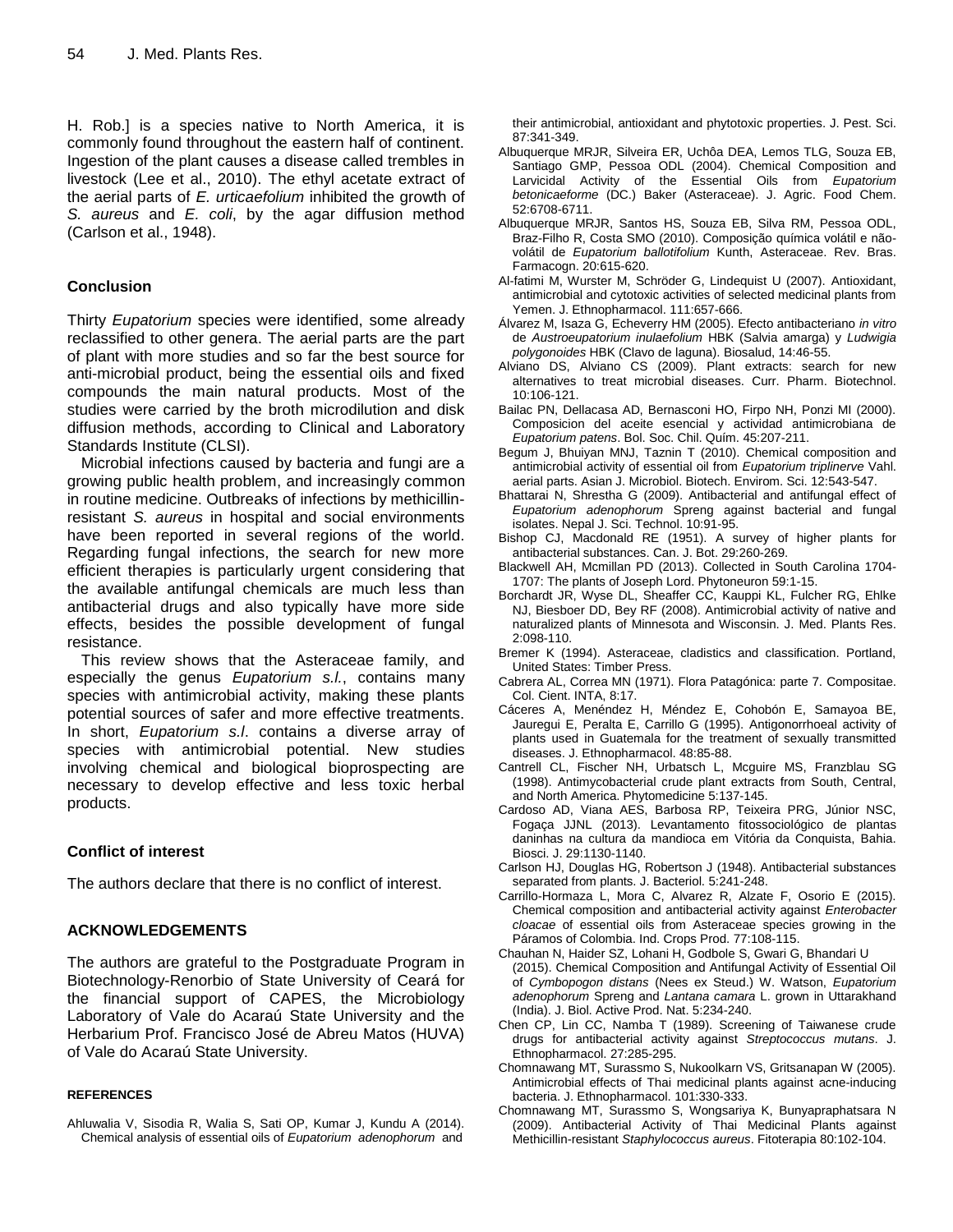- Clavin ML, Gorzalczany S, Miño J, Kadarian C, Martino V, Ferraro G, Acevedo C (2000). Antinociceptive effect of some Argentine medicinal species of *Eupatorium*. Phytother. Res. 14:275-277.
- Clavin M, Gorzalczany S, Macho A, Munoz E, Ferraro G, Acevedo C, Martino V (2007). Anti-inflammatory activity of flavonoids from *Eupatorium arnottianum*. J. Ethnopharmacol. 112:585-589.
- Córdoba HF, Báez MB, Domínguez RS (1995). Tamizaje de alcaloides y saponinas en plantas que crecen en Cuba. III: Sierra del Rosario. Rev. Cubana Enfermer. 11:23-24.
- Cragg GM, Newman DJ (2013). Natural products: a continuing source of novel drug leads. Biochim. Biophys. Acta-Gen. Subjects 1830:3670-3695.
- Czaikoski K, Mesomo MC, Scheer AP, Santa ORD, Queiroga CL, Corazza ML (2015). Kinetics, composition and biological activity of *Eupatorium intermedium* flower extracts obtained from scCO2 and compressed propane. J. Supercrit Fluids 97:145-153.
- Czaikoski K, Mesomo MC, Scheer ADP, Queiroga CL, Deschamps C, Corazza ML (2016). Chemical composition and biological activity of *Eupatorium intermedium* essential oil. J. Essent. Oil Res. pp.1-8.
- Danielli LJ, Reis M, Bianchini M, Camargo GS, Bordignon SAL, Guerreiro IK, Fuentefria A, Apel MA (2013). Antidermatophytic activity of volatile oil and nanoemulsion of *Stenachaenium megapotamicum* (Spreng.) Baker. Ind. Crops Prod. 50:23-28.
- Desoti VC, Maldaner CL, Carletto MS, Heinz AA, Coelho MS, Piati D, Tiuman TS (2011). Triagem fitoquímica e avaliação das atividades antimicrobiana e citotóxica de plantas medicinais nativas da região oeste do estado do Paraná. Arq. Ciênc. Saúde Unipar 15:3-13.
- El-seedi HR, Ohara T, Sata N, Nishiyama S (2002). Antimicrobial diterpenoids from *Eupatorium glutinosum* (Asteraceae). J. Ethnopharmacol. 81:293-296.
- Fabri RL, Nogueira MS, Dutra LB, Bouzada MLM, Scio E (2011). Potencial antioxidante e antimicrobiano de espécies da família Asteraceae. Rev. Bras. Plantas Med. 13:183-189.
- Freerksen E, Bönicke R (1951). Über antibakterielle Prinzipien in höheren Pflanzen I. Med. Microbiol. Immunol. 132:417-449.
- Frisby A, Gottshall RY, Jennings JC, Lucas EH (1953). The occurrence of antibacterial substances in seed plants with special reference to *Mycobacterium tuberculosis* (Third Report). Mich. State Univ. Agric. Exp. Stn. Q. Bull. 35:392-404.
- Frisby A, Gottshall RY, Jennings JC, Lucas EH (1954). The occurrence of antibacterial substances in seed plants with special reference to *Mycobacterium tuberculosis* (Fourth Report). Mich. State Univ. Agric. Exp. Stn. Q. Bull. 36:477-488.
- Garcia-Sanchez E, Lopez CBR, Torres RENR, Pacheco MMM (2011). A revision de *Eupatorium* (Compositae: Eupatorieae) from Michoacan. Phyton. 80:139-146.
- García VMN, Gonzales A, Fuentes M, Aviles M, Rios MY, Zepeba G, Rojas MG (2003). Antifungal activities of nine traditional Mexican medicinal plants. J. Ethnopharmacol. 87:85-88.
- Gautam R, Saklani A, Jachak SM (2007). Indian medicinal plants as a source of antimycobacterial agents. J. Ethnopharmacol. 110:200-234.
- Giraoult L (1987). Kallawaya. Curanderos itinerantes de los Andes. UNICEF. OPS. OMS, La Paz, Bolivia P. 226.
- Goebel PC, Palik BJ, Pregitzer KS (2012). Structure and composition of riparian forests in an old-growth northern hardwood–hemlock watershed. Forest Ecol. Manag. 280:52-61.
- Gupta M, Mazumder UK, Chaudhuri I, Chaudhuri RK, Bose P, Bhattacharya S, Manikandan L, Patra S (2002). Antimicrobial activity of *Eupatorium ayapana*. Fitoterapia 73:168-170.
- Habtemariam S (1998). Extract of gravel root (rhizome of *Eupatorium purpureum*) inhibits integrin‐dependent U937 cell adhesion. Phytother. Res. 12:422-426.
- Hattori EKO, Nakajima JN (2008). A família Asteraceae na Estação de Pesquisa e Desenvolvimento Ambiental Galheiro, Perdizes, Minas Gerais, Brasil. Rodriguésia 59:687-749.
- Hind DJN, Beentje HJ (1996). Compositae: Systematics, Proceedings of the International Compositae Conference, Kew, 1994. R. Bot. Gard. 1:621-626.
- Hoffmann A (1995). Flora silvestre de Chile, zona central. Ed. Fund. Claudio Gay.
- Inouye S, Uchida K, Abe S (2006). Volatile composition and vapour activity against *Trichophyton mentagrophytes* of 36 aromatic herbs

cultivated in Chichibu district in Japan. Int. J. Aromather. 16:159-168.

- Ji LL, Luo YM, Yan GL (2008). Studies on the antimicrobial activities of extracts from *Eupatorium lindleyanum* DC against food spoilage and food-borne pathogens. Food Control 19:995-1001.
- Judd WS, Campbell CS, Kellogg EA, Stevens PF, Donoghue MJ (2009). Sistemática Vegetal: um enfoque filogenético. Porto Alegre, Brazil: Artmed. P 612.
- King RM, Robinson H (1970). Studies in the Eupatorieae (Compositae). XXXII. A new genus Neocuatrecasia. Phytologia 19:208.
- King RM, Robinson H (1987). The genera of the Eupatorieae (Asteraceae). Monographs in Systematic Botany. Missouri Bot. Gard. 22 St. Louis. Missouri Bot. Gard. 22: 581 p.
- Kundu A, Saha S, Walia S, Shakil NA, Kumar J, Annapurna K (2013). Cadinene sesquiterpenes from *Eupatorium adenophorum* and their antifungal activity. J. Environ. Sci. Health. B. 48:516-522.
- Kurade NP, Jaitak V, Kaul VK, Sharma OP (2010). Chemical composition and antibacterial activity of essential oils of *Lantana camara*, *Ageratum houstonianum* and *Eupatorium adenophorum*. Pharm. Biol. 48:539-544.
- Lancelle HG, Giordano OS, Sosa ME, Tonn CE (2009). Chemical composition of four essential oils from *Eupatorium* spp. biological activities toward *Tribolium castaneum* (Coleoptera: Tenebrionidae). Rev. Soc. Entomol. Argent. 68:329-338.
- Lang G, Passreiter CM, Medinilla BE, Castillo JJ, Witte L (2001). Nontoxic pyrrolizidine alkaloids from *Eupatorium semialatum*. Biochem. Syst. Ecol. 29:143-147.
- Lang G, Passreiter CM, Wringht CW, Filipowicz NH, Addae-Kyereme J, Medinilla BE, Castillo JJ (2002). Antiplasmodial activities of sesquiterpene lactones from *Eupatorium semialatum*. Z Naturforsch C. Bio. Sci. 57:282-286.
- Lee ST, Davis TZ, Gardner DR, Colegate SM, Cook D, Green BT, Meyerholtz KA, Wilson CR, Stegelmeier BL, Evans TJ (2010). Tremetone and structurally related compounds in white snakeroot (*Ageratina altissima*): a plant associated with trembles and milk sickness. J. Agric. Food Chem. 58:8560-8565.
- Lee ST, Davis TZ, Cook D, Stegelmeier BL (2012). Evaluation of drying methods and toxicity of rayless goldenrod (*Isocoma pluriflora*) and white snakeroot (*Ageratina altissima*) in goats. J. Agric. Food Chem. 60:4849-4853.
- Li M-Y, Wang J, Xu ZT (2010). Effect of a variety of Chinese herbs and an herb-containing dentifrice on volatile sulfur compounds associated with halitosis: An in vitro analysis. Curr. Ther. Res. 71:129-140.
- Liegey FW (1953). Antibiotic properties of plants common to Cattaraugus County. St. Bonav. Univ. Sci. Stud. 15:40-62.
- Lima GO (1963). Antibiotic richness of Latin-American plants particularly from Brazil and Mexico. Plant Foods Hum. Nutr. 9:257- 285.
- Liu K, Roeder E, Chen THL, Xiu XJ (1992). Pyrrolizidine alkaloids from *Eupatorium fortunei*. Phytochemistry 31:2573-2574.
- Liu PY, Liu D, Li WH, Zhao T, Sauriol F, Gu YC, Shi QW, Zhang ML (2015). Chemical Constituents of Plants from the Genus *Eupatorium* (1904–2014). Chem. Biodivers. 12:1481-1515.
- Lopez A, Hudson JB, Towers GHN (2001). Antiviral and antimicrobial activities of Colombian medicinal plants. J. Ethnopharmacol. 77:189- 196.
- Madsen GC, Pates AL (1952). Occurrence of antimicrobial substances in chlorophyllic plants growing in Florida. Bot. Gaz. 113:293-300.
- Maia JGS, Zoghbi MDG, Andrade EHA, Silva MHL, Luz AIR, Silva JD (2002). Essential oils composition of *Eupatorium* species growing wild in the Amazon. Biochem. Syst. Ecol. 30:1071-1077.
- Maia AIV, Torres MCM, Pessoa ODL, Menezes JESA, Costa SMO, Nogueira VLR, Melo VMM, Souza EB, Cavalcante MGB, Albuquerque MRJR (2010). Óleos essenciais das folhas de *Vernonia remotiflora* e *Vernonia brasiliana*: composição química e atividade biológica. Quim. Nova 33:584-586.
- Maas M, Petereit F, Hensel A (2008). Caffeic acid derivatives from *Eupatorium perfoliatum* L. Molecules 14:36-45.
- Melo AS, Monteiro MC, Silva JB, Oliveira FR, Vieira JLF, Andrade MA, Baetas AC, Sakai JT, Ferreira FA, Sousa PJC, Maia CFS (2013). Antinociceptive, neurobehavioral and antioxidant effects of *Eupatorium triplinerve* Vahl on rats. J. Ethnopharmacol. 147:293-301.
- Mello JRB, Mello FB, Langeloh A (2008). Toxicidade Pré-Clínica de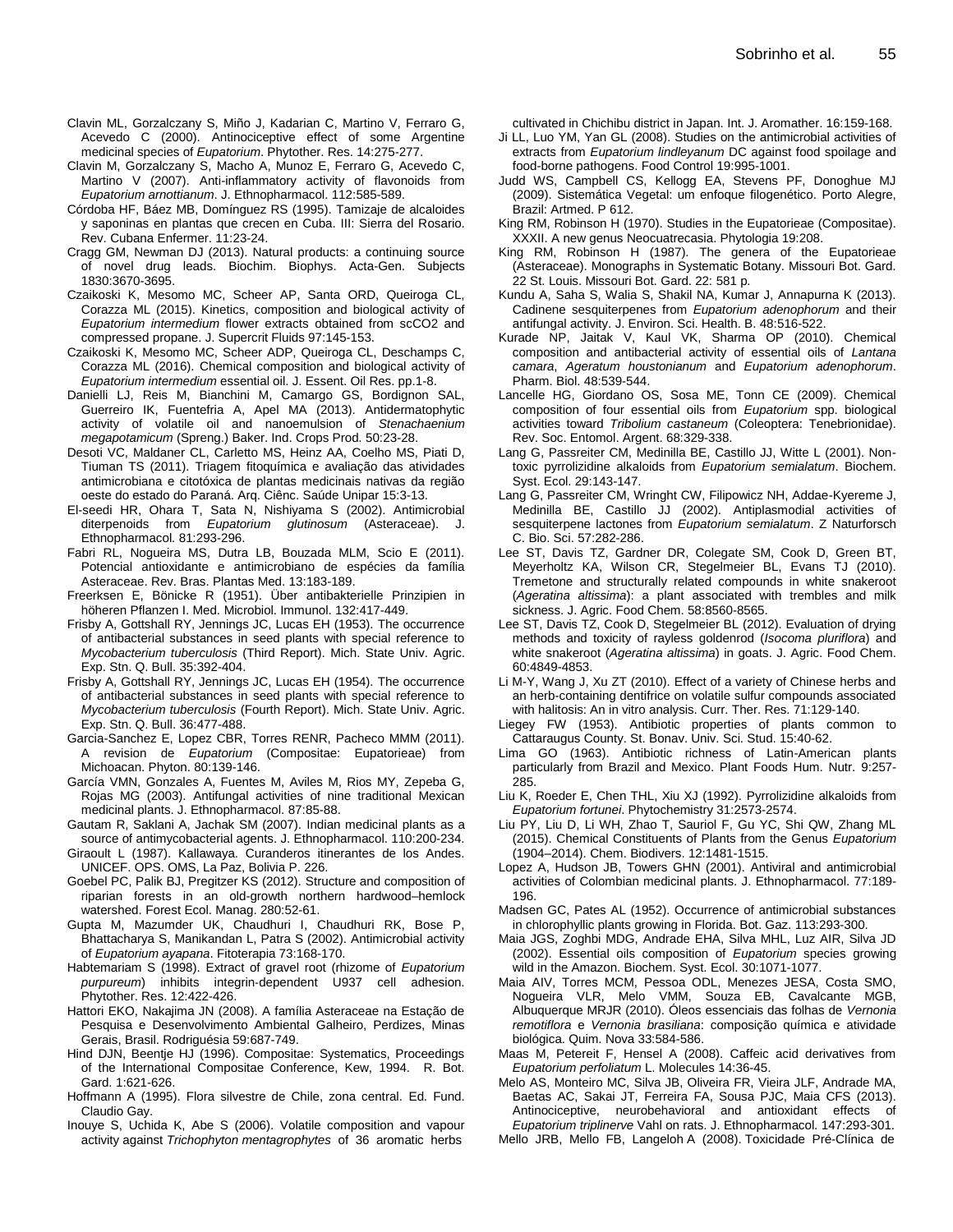Fitoterápico Contendo *Gentiana lutea*, *Rheum palmatum*, *Aloe ferox*, *Cynara scolymus*, *Atropa belladona*, *Peumus boldus* e *Baccharis trimera* em Coelhos Nova Zelândia. Lat. Am. J. Pharm. 27:752-756.

Miceli MH, Díaz JA, Lee SA (2011). Emerging opportunistic yeast infections. Lancet. Infect. Dis. 11:142-151.

- Molina-Salinas GM, Pérez-López A, Becerril-Montes P, Salazar-Aranda R, Said-Fernández S, Torres NW (2007). Evaluation of the flora of Northern Mexico for in vitro antimicrobial and antituberculosis activity. J. Ethnopharmacol. 109:435-441.
- Muller AE, Theuretzbacher U, Mouton JW (2015). Use of old antibiotics now and in the future from a pharmacokinetic/pharmacodynamic perspective. Clin. Microbiol. Infect. 21:881-885.
- Muschietti L, Derita M, Sülsen V, Muñoz JD, Ferraro G, Zacchino S, Martino V (2005). In vitro antifungal assay of traditional Argentine medicinal plants. J. Ethnopharmacol. 102:233-238.
- Nakajima JN, Semir J (2001). Asteraceae do Parque Nacional da Serra da Canastra, Minas Gerais, Brasil. Rev. Bra. Bot. 24:471-478.
- Netea MG, Joosten LA, Van der Meer JW, Kullberg BJ, Van de Veerdonk FL (2015). Immune defence against *Candida* fungal infections. Nat. Rev. Immunol. 15:630-642.
- Omoregie ES, Oriakhi K, Oikeh EI, Okugbo OT, Akpobire D (2014). Comparative Study of Phenolic Content and Antioxidant Activity of Leaf Extracts of *Alstonia boonei* and *Eupatorium odoratum*. Niger. J. Basic. Appl. Sci. 22:91-97.

Paredes-Flores M, Saade RL, Aranda PDD (2007). Estudio etnobotánico de Zapotillán Salinas, Puebla. Acta Bot. Mex. 79: 13-61.

Pates AL, Madsen GC (1955). Occurrence of antimicrobial substances in chlorophyllic plants growing in Florida. II Bot. Gaz. 116: 250-261.

- Patil BJ, Kamble SK (2015). Antifungal activity of some plant extracts on Spore germinationof Uromyces vignae Barclay. Bionano. Frontier. 8: 110-112.
- Pérez C, Anesini C (1994). In vitro antibacterial activity of Argentine folk medicinal plants against *Salmonella typhi*. J. Ethnopharmacol. 44: 41-46.
- Pessini GL, Holetz FB, Sanches NR, Cortez DAG, Dias-Filho BP, Nakamura CV (2003). Avaliação da atividade antibacteriana e antifúngica de extratos de plantas utilizados na medicina popular. Rev. Bras. Farmacogn. 13: 21-24.
- Petacci F, Tavares WS, Freitas SS, Teles AM, Serrão JE, Zanuncio JC (2012). Phytochemistry and quantification of polyphenols in extracts of the Asteraceae weeds from Diamantina, Minas Gerais State, Brazil. Planta Daninha 30:9-15.
- Rahman MS, Junaid M (2008). Antimicrobial activity of leaf extracts of *Eupatorium triplinerve* Vehl. against some human pathogenic bacteria and phytopathogenic fungi. Bangladesh. J. Bot. 37:89-92.
- Rios MY, Aguilar-Guadarrama AB, Navarro V (2003). Two new benzofuranes from *Eupatorium aschenbornianum* and their antimicrobial activity. Planta Med. 69: 967-970.
- Ríos J, Condori L, Muñoz S, Loayza I, Soriano J (1993). The extraction of the essential oil of romerillo. In: Valorisation de la biomase
- végétale par les produits naturels. Actes Coll. Chicoutimi, 22(25):111- 117.
- Rodríguez E, Carlini ELA (2003). Levantamento etnofarmacológico realizado entre um grupo de quilombolas do Brasil. Arq. Bras. Fitomed. Cientif. 1:80-87.
- Roeder E (2000). Medicinal plants in China containing pyrrolizidine alkaloids. Pharmazie 55:711-726.

Roque N, Bautista H (2008). Asteraceae: caracterização e morfologia floral*.* Salvador, Brazil: EDUFBA.

- Rozo A, Zapata C, Bello FJ (2008). Evaluación del efecto tóxico deextractos de *Eupatorium microphyllum* L.F. (Asteraceae) sobre larvas de *Aedes aegypti* (Diptera: Culicidae) en condiciones de laboratorio. Rev. Cienc. Salud (Bogotá) 6:64-73.
- Sabanadzovic S, Ingram DM, Lawrence AM (2010). First Report of Tobacco ringspot virus in Joe-Pye Weed (*Eupatorium purpureum*) in Mississippi. Plant Dis. 94:126-126.
- Sanabria-Galindo A, Ruiz AM, Moreno AL (1998). Actividad antimicrobiana *in vitro* de angiospermas colombianas. Rev. Colomb. Cienc. Quim. Farm. 27:47-51.

Sandes ARR, Di Blasi G (2000). Biodiversidade e diversidade química e genética. Biotecnolog. Cienc. Desenvolv. 13:28-32.

Schmidt C, Fronza M, Goettert M, Geller F, Luik S, Flores EMM,

Bittencourt CF, Zanetti GD, Heinzmann BM, Laufer S, Merfort I (2009). Biological studies on Brazilian plants used in wound healing. J. Ethnopharmacol. 122:523-532.

- Sellers BA, Ferrell JA, Macdonald GE, Kline WN (2009). Dogfennel (*Eupatorium capillifolium*) size at application affects herbicide efficacy. Weed Technol. 23:247-250.
- Selvamangai G, Bhaskar A (2012). GC–MS analysis of phytocomponents in the methanolic extract of *Eupatorium triplinerve*. Asian Pac. J. Trop. Biomed. 2:1329-1332.
- Senatore F, De Fusco R, Napolitano F (2001). *Eupatorium cannabinum* L. ssp. *cannabinum* (Asteraceae) essential oil: chemical composition and antibacterial activity. J. Essent. Oil. Res. 13:463-466.
- Sharma K, Saikia AK, Sharma H, Sahariah BJ, Deka S, Das B (2013). Chemical Composition and Antimicrobial Study of Essential Oil from the Leaves of *Eupatorium odoratum* Linn. From Upper Assam region. J. Essent. Oil. Bear. Pl 16:482-488.
- Silambarasan R, Ayyanar M (2015). An ethnobotanical study of medicinal plants in Palamalai region of Eastern Ghats, India. J. Ethnopharmacol. 172:162-178.
- Silva SMFQ, Pinheiro SMB, Queiroz MVF, Pranchevicius MC, Castro JGD, Perim MC, Carreiro SC (2012). Atividade *in vitro* de extratos brutos de duas espécies vegetais do cerrado sobre leveduras do gênero *Candida*. Ciênc. Saúde Coletiva 17:1649-1656.
- Sobrinho ACN, Souza EB, Rocha MFG, Albuquerque MRJR, Bandera PN, Santos HS, Pereira R, Morais SM, Fontenelle ROS, Cavalcante CSP (2016). Cytotoxicity, antifungal and antioxidant activities of the essential oil from *Eupatorium ballotifolium* Kunth (Asteraceae). Afr. J. Pharm. Pharmacol. 10:346-355.
- Souza TJT, Apel MA, Bordignon S, Matzenbacher NI, Zuanazzi AS, Henriques AT (2007). Composição química e atividade antioxidante do óleo volátil de *Eupatorium polystachyum* DC. Rev. Bras. Farmacogn. 17:368-372.
- Spellberg B, Bartlett JG, Gilbert DN (2013). The future of antibiotics and resistance. N. Engl. J. Med. 368:299-302.
- Sugumar N, Karthikeyan S, Gowdhami T (2015). Chemical composition and antimicrobial activity of essential oil from *Eupatorium triplinerve* Vahl. aerial parts. Int. Lett. Nat. Sci. 4:14-21.
- Suksamrarn A, Chotipong A, Suavansri T, Boongird S, Timsuksai P, Vimuttipong S, Chuaynugul A (2004). Antimycobacterial activity and cytotoxicity of flavonoids from the flowers of *Chromolaena odorata*. Arch. Pharm. Res. 27:507-511.
- Tabanca N, Bernier UR, Tsikolia M, Becnel JJ, Sampson B, Werle C, Demirci B, Baser KHC, Blythe EK, Pounders C, Wedge DE (2010). *Eupatorium capillifolium* essential oil: chemical composition, antifungal activity, and insecticidal activity. Nat. Prod. Commun. 5:1409-1415.
- Taylor RSL, Edel F, Manandhar NP, Towers GHN (1996). Antimicrobial activities of southern Nepalese medicinal plants. J. Ethnopharmacol. 50:97-102.
- Udy AA, Roberts JA, Lipman J (2013). Clinical implications of antibiotic pharmacokinetic principles in the critically ill. Intensive Care Med. 39:2070-2082.
- Umukoro S, Ashorobi RB (2006). Evaluation of the anti-inflammatory and membrane-stabilizing effects of *Eupatorium odoratum*. Int. J. Pharmacol. 2:509-512.
- Unnikrishnan PK, Varughese T, Sreedhar S, Balan N, Balachandran I, Shree ABR (2014). Study on *Eupatorium triplinerve* Vahl from South India, A Rich Source for Thymohydroquinone dimethylether and its Antimicrobial Activity. J. Essent. Oil. Bear. Pl 17:652-657.

Urzua A, Caroli M, Vasquez L, Mendonza L, Wilkens M, Tojo E (1998). Antimicrobial study of the resinous exudate and of diterpenoids isolated

from *Eupatorium salvia* (Asteraceae). J. Ethnopharmacol. 62:251-254.

- Wollenweber E, Dietz VH (1981). Occurrence and distribution of free flavonoid aglycones in plants. Phytochemistry 205:869-932.
- Wu TS, Niwa M, Furukawa H, Kuoh GS (1985). Eupatriol, a new monoterpene from *Eupatorium tashiroi* HAYATA. Chem. Pharm. Bull. 33: 4005-4006.
- Wu QX, Shi YP, Jia ZJ (2006). Eudesmane sesquiterpenoids from the Asteraceae family. Nat. Prod. Rep. 23:699-734.
- Xia J, Wang GL, Wei F, Lin RC (2004). Chemical constituents of *Eupatorium lindleyanum*. Chin. Tradit. Herb Drug 35:855-856.
- Yang SP, Huo J, Wang Y, Lou LG, Yue JM (2004). Cytotoxic